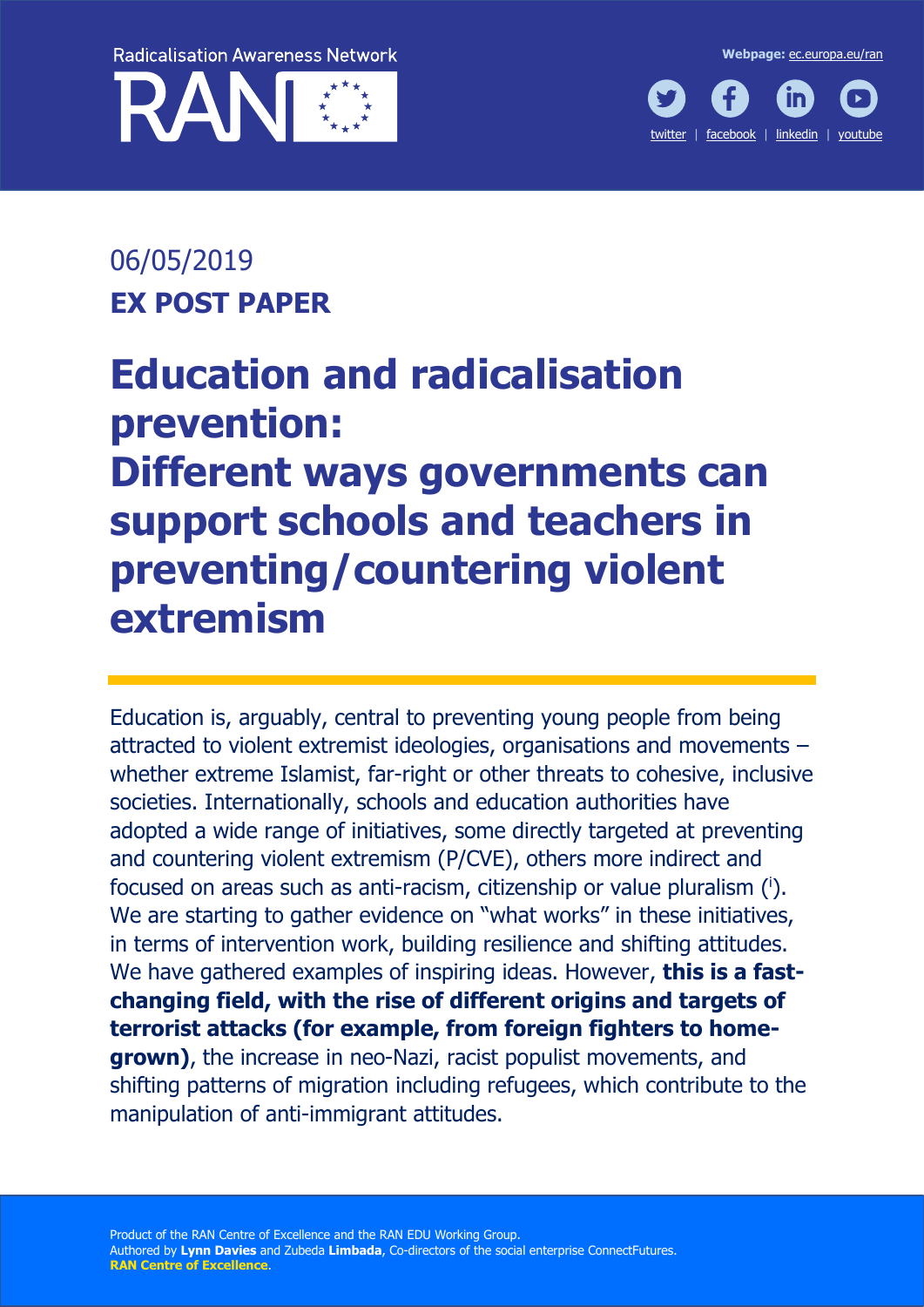

# **1. Introduction**

It has become clear that, paradoxically, initiatives need to be firmly embedded in government structures and funding allocations and remain flexible to respond to events. Not only do initiatives need to be rooted in a wholeschool approach that is consistent across different areas of curriculum and pedagogy, they need sustained funding and coordination. One-off approaches such as visiting theatre groups who act out young people being drawn into extremism, or a single talk by a former extremist, can be powerful at the time but they need to be part of a longer programme that builds fundamental skills and habits in terms of critical thinking, the search for evidence, knowledge of rights, the capacity to navigate difference, digital literacy and conflict resolution. There are difficulties in long-term evaluation of initiatives in P/CVE, due to the difficulty in establishing a causal link (if children do not become extremists, was it because of the programme?). The question is how to best support schools working to maintain and strengthen an overall resilience-building approach. It would appear that government support is essential; but the type of support and its origins, in the wider context of different nation states, remains varied and changing.

Together with the question of government support comes the issue of government duties placed on schools with regard to violent extremism. On the one hand, schools are often expected to foster freedom of speech and serve as safe spaces for discussion and, on the other (as in some EU Member States), schools and colleges may have formal obligations to monitor and report possible cases of radicalisation. This has raised much opposition. The United Kingdom's (UK) Prevent strategy, for example, has prompted concern in some quarters that educational institutions are securitised through such a policy and tasked to act as the arm of the counterterror strategy, and that this stigmatises particular class/ethnic/religious groups as being "at risk". Schools may be asked to expand their curriculum to include extremist-related topics and skills. Schools, educators and NGOs may be wary of government intervention. Conversely, to build in and embed ways to safeguard and educate young people against hate and violent extremism may be seen less as securitisation and more as the duty of schools to support the growth of young minds and promote a healthy civil society.

The task of this paper is **to examine how or whether governments support P/CVE programmes or initiatives in schools in EU Member States**. From a survey of each Member State and an online search of laws, policies and initiatives related to counterterrorism (CT) and violent extremism, questions addressed are:

- how or whether education programmes in P/CVE are linked into broader national counterterror plans or national P/CVE policies;
- what sorts of partnerships between government and other agencies, or inter-departmental collaborations, are evident in the development and funding of school-based initiatives;
- what are the gaps or problems in support.

It proved difficult to find and develop contacts with appropriate personnel in the education sector in each Member State in order to send the survey and receive answers. Some needed to request permission from higher authorities, which was not forthcoming. Others promised to send information but did not. Some did not respond at all. This is not surprising considering it is a sensitive area, which cuts across a number of different departments. Only seven replied directly to the request for information. Elsewhere, the authors used open-source websites of the countries and their own previous research and contacts to map patterns and varieties of government support. It was felt that sufficient information was collected in order to be able to draw a range of insights and provide some in-depth case studies.

To set the stage, this paper first **summarises the needs of education from government in P/CVE before describing the surrounding contexts of such work**. This context encompasses whether a country has a specific counter-radicalisation policy, whether it has a counter violent extremism policy (which can be embedded in this or separated), and if education is cited in such policies and, if so, within what remit. From examination of what such policies specify as important, a number of diverse themes and targets in P/CVE-related work emerge, and these are exemplified in Section 3. The paper then tackles the issue from the other way around, looking at accounts of specific P/CVE projects and extracting what they say about any government support they have had. Five more extensive case studies then show the detail of the complexity of developing and sustaining programmes, and the various governmental and non-governmental actors involved. The conclusion draws out the main inferences from the investigation, and identifies which particular support structures and programming might inspire or give direction to other countries.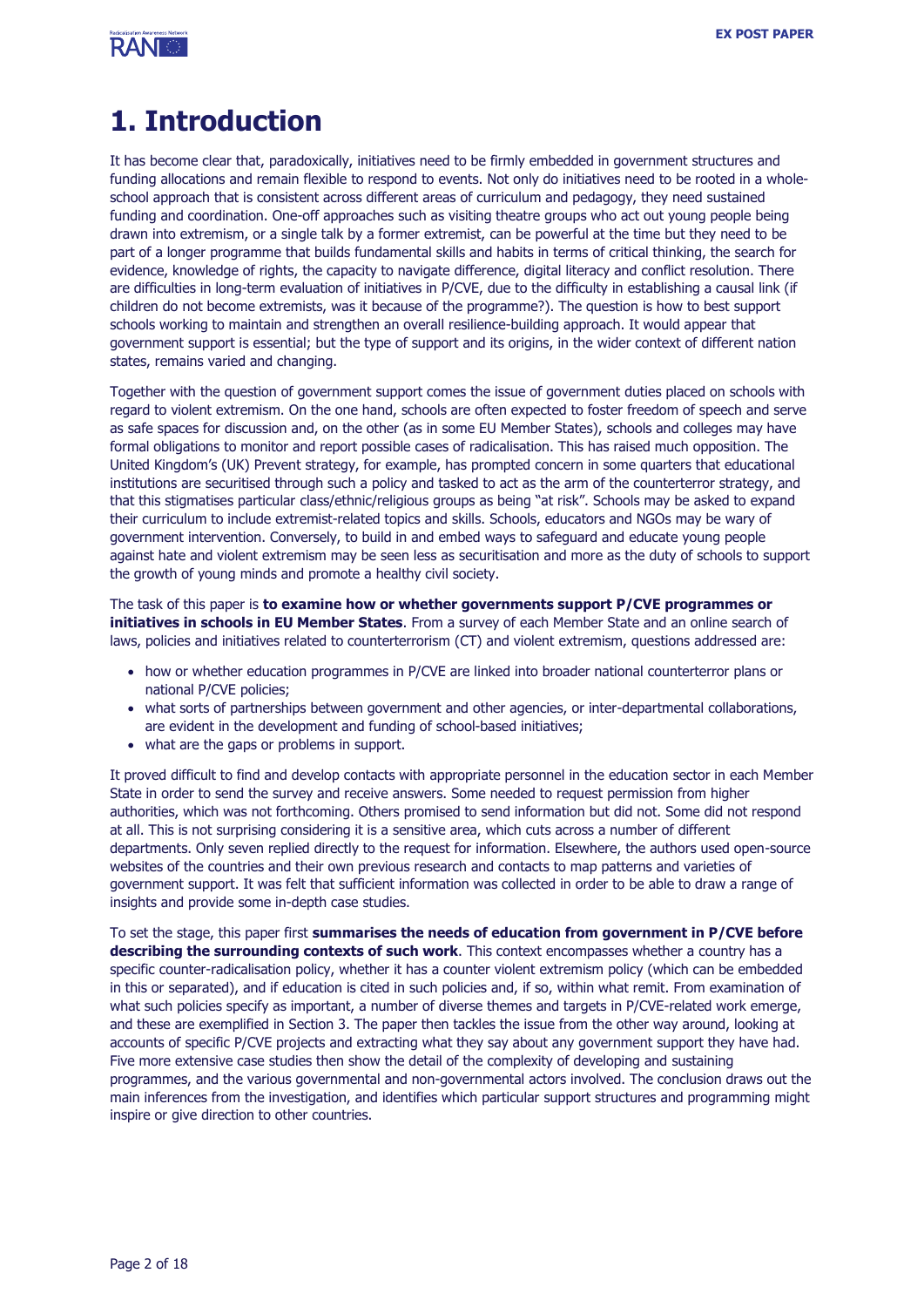

# **2. The needs of education in P/CVE and the need for support**

The needs of education in an area such as P/CVE are immediately apparent. They fall into four main areas:

- a) Financing: P/CVE initiatives may involve expert NGOs and other organisations to come into schools and work with young people. These may be profit or non-profit, but they will need reimbursement for their time and will need to be paid for the production of materials such as lesson plans, assemblies, and activities such as role-plays, simulations and film-making. In countries with a national curriculum, projects would need to be embedded in curricula across age groups and reflected in textbooks and other pedagogical materials. This takes time and money. Financing of training is also key, discussed next.
- b) Training: The content and approach of P/CVE requires teachers to be well prepared at pre-service and inservice levels to tackle an extensive range of responsibilities, such as teaching controversial issues, religious and other aspects of diversity, human rights, the current law on CT and developing school safeguarding policies. They need to fully understand the country's shared values that would underpin resilience work. They need to know how to identify concerns and how these relate to different age phases and types of extremism (across all forms of extremism). RAN (2018) states that "Schools should invest in basic training for all teaching staff (not only those teaching politics, history or ethics) so that they are equipped to detect the signs [of radicalisation] and intervene effectively". But the question is who pays for this "investment"? Finance and training go hand in hand. P/CVE needs to be embedded in pre-service and in-service training. The specificity of work done by trained teachers has to be taken into account in their professional evaluation.
- c) Knowledge and information: P/CVE cuts across a range of players, departments and agencies both governmental and non-governmental. RAN has stressed the importance of multi-agency working (ii). Schools need information on what is available, what has been tried and tested, and how to apply for an intervention and its funding. They will need partnerships and will need to work with police or justice departments. To teach related subjects such as citizenship, they need information about the demography of the area, migration, the problems of polarisation and marginalisation. Schools and teachers need information on their legal duties (if necessary) with regard to preventing extremism and how to comply with them.
- d) "Moral" support: The need for financing, training and information might apply to any pedagogical or curriculum initiative, but P/CVE has particular support requirements in terms of giving teachers moral encouragement to take this area forward. Curricula always have to be adapted to today's realities and pupil needs. Yet, P/CVE can be especially controversial, operating in extremely sensitive areas, and parents and the community do not always welcome all elements unequivocally. Hence, government advocacy is important, along with endorsement on the part of school inspectors/supervisors who would specifically look for and welcome what a school was doing with regard to safeguarding against extremism — if that was within their remit. Support to find time within the curriculum is also needed.

# **3. Legislation and strategy surrounding education 3.1 SOURCES OF POLICY**

The first question is the source of P/CVE programmes and initiatives and their funding streams. Do these derive from their counterterror legislation? An examination of all 27 Member States finds that all have **legislation** in force relating to terrorism, as required by EU law (iii). This mostly comes under a "criminal code", but sometimes is referred to specifically as the "Anti-terrorism Act". These codes or acts invariably cite incitement or provocation to commit terrorist acts, but also recruitment into terrorism, endangering the state, having knowledge concerning plans for terrorist acts, financing of terrorism, receiving training for terrorism, travel for the purposes of terrorism and participation in combat activities of organised armed groups in another state.

The next question is how or whether this translates into, or maps onto, a national **policy** on preventing terrorism and/or a national policy on countering violent extremism and radicalisation that lead to terrorism. From the survey and the open-source published national documents, it is found that 17 Member States have a specific plan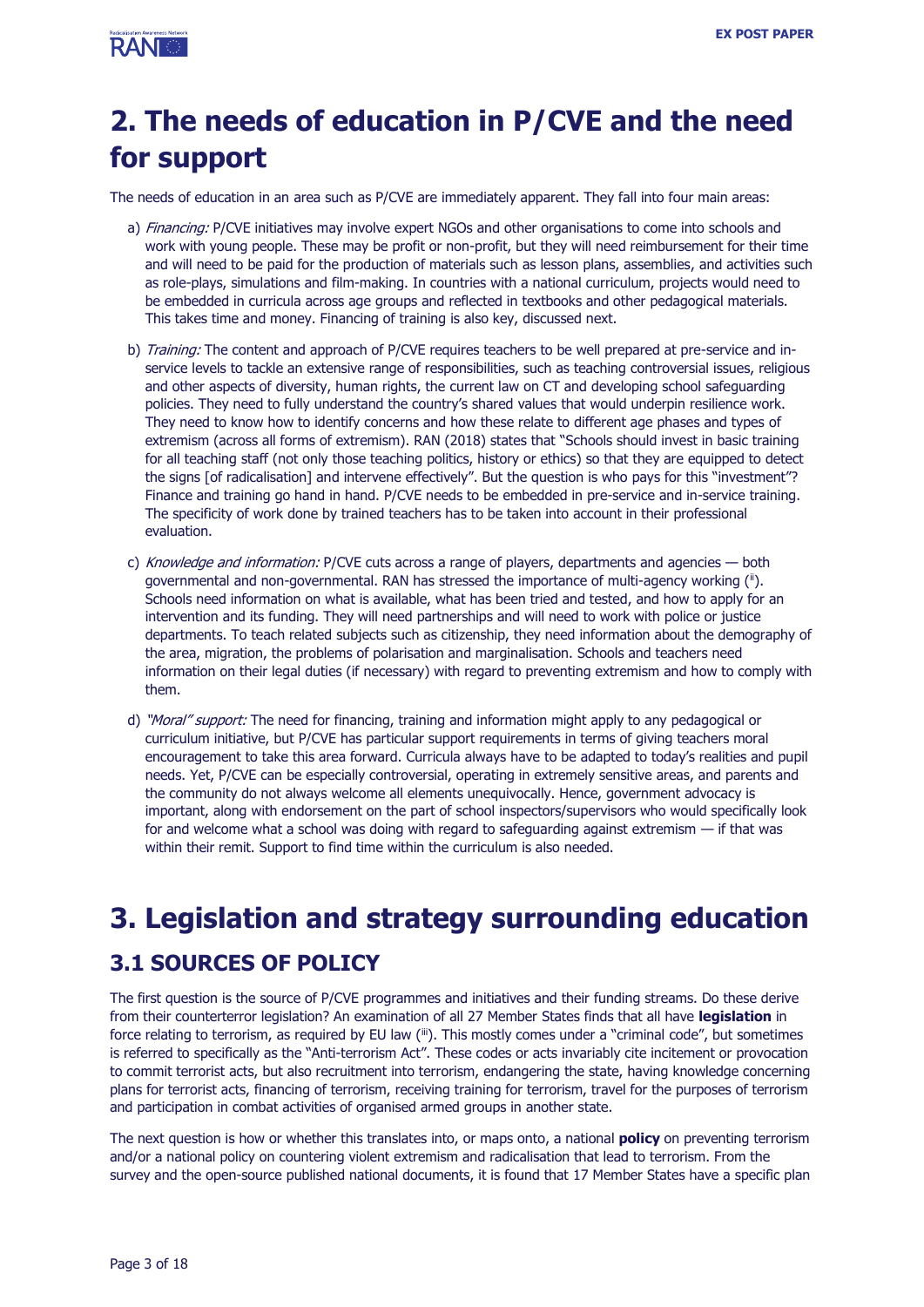

or strategy directly labelled counterterrorism or countering radicalisation. Those that do not sometimes state that this is covered under their national security plan, or integral security concept, or that it is under preparation.

This then leads to the third question of whether there is anything specified in the legislation, policy or national action plan on P/CVE regarding education. Education is specifically mentioned in P/CVE plans in the majority of countries. This generally cites schools as sites of prevention, with teachers acting as "frontline practitioners", or as part of a list of partners and inter-agency bodies working towards the collaboration of the community, intelligence services, police, private sector, civil society, religious leaders, etc. The Ministry of Education may be cited as part of a list of ministries relevant to CT policy, together with ministries such as those of justice, social affairs and employment, culture and science and health, welfare and sport. Education sometimes appears as part of a shift, or an updating or strengthening. For example, Bulgaria states that "at the end of 2017, the Bulgarian government was conducting an update of this strategy with a greater emphasis on providing prevention tools and resources to frontline practitioners, such as teachers and police officers".

Furthermore, there may be a specific focus on one form of violent extremism within the policies and practices of a state, shaped by political and cultural contexts. Research for this report (<sup>iv</sup>) suggests that a focus on Islamist extremism and Daesh-related terrorism, and concern over migration restrictions and border control, is most common, with less indication that other forms, such as "home-grown" far-right movements or violence against minority groups, are viewed as a similar threat.

### **3.2 GOVERNMENT DEFINITIONS OF EXTREMISM AND P/CVE**

How a government defines extremism and violent extremism may determine some of the directions and even curricula in schools.

In the **UK**, extremism has been officially defined as "vocal or active opposition to fundamental British Values, including democracy, the rule of law, individual liberty and mutual respect and tolerance of different faiths and beliefs". This has come under considerable criticism; firstly, that labelling these values as "British" rather than universal feeds into broader narratives of "Britishness" and is potentially nationalistic and exclusionary; and secondly, that the implication is that if a person critiques democracy or tolerance, this automatically makes them an extremist — and that this then stifles free speech in schools and colleges. Nonetheless, the definition has generated a raft of materials for curricula and assemblies on core values, and teachers seem mostly supportive of teaching these areas.

In **Germany**, too, there is an explicit definition of PVE as "measures to prevent and combat a rejection of the system of values of the Basic Law and the democratic constitutional state and also, in this context, to safeguard the security of citizens" (Y). The use of the term "rejection" is similar to the UK's "opposition". Again, this bracketing of prevention of extremism and promotion of democracy drives almost the entire educational effort (as described later in Section 6).

In **Denmark** on the other hand, the definition is as follows: "**Extremism** refers to persons or groups that commit or seek to legitimise violence or other illegal acts, with reference to societal conditions that they disagree with. The term covers e.g. left-wing extremism, right-wing extremism and militant Islamism". Their inter-agency collaboration to prevent extremism and radicalisation corresponds to how the Danish crime prevention effort is organised and, to a large extent, the prevention of extremism builds on the same structures known from that area. Although it mentions citizenship, democratic skills and social welfare, the emphasis in the National Action Plan is often on crime prevention, which matches the definition of extremism relating to violence and illegality.

It would seem that the definition of extremism as either a crime or an assault on democracy will, to some extent, colour the prevention processes in education and the key partners involved, particularly the police.

### **3.3 TARGETED SCHEMES, FOCAL POINTS OR INITIATIVES**

Within their national plans or structures, some governments have or are developing specific initiatives for action that include education and training. Fuller country case studies are given in Section 6, but this section gives a flavour of the variety of focal points that different countries have chosen — whether centres, teams, cells, platforms or campaigns — all of which have an educational component. Examples are:

• In **Italy** there is a proposal for a **National Centre on Radicalisation** within the Ministry of the Interior to implement the national P/CVE strategy, including the training of police and magistrates as well as teachers and directors of schools.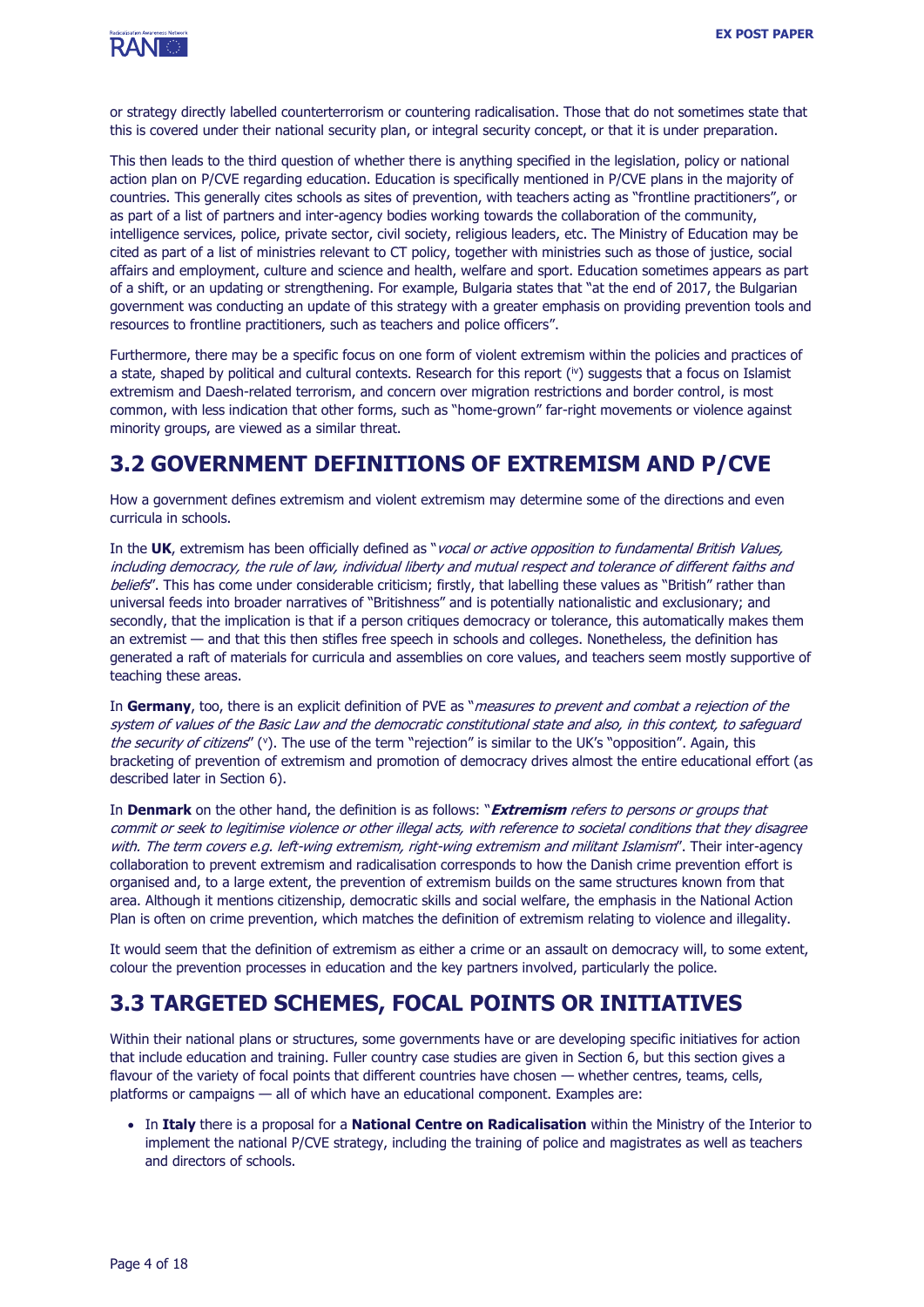

- **Luxembourg** has a **National Centre against Radicalisation** called Respect.lu., a multi-agency initiative ( vi). As well as advice to those at risk of radicalisation and to families, it provides information to educators and youth workers on different processes of radicalisation.
- Since 2016, the **Belgian** Federal Public Services Interior has deployed its **Mobile Team** (EU-funded project) throughout the country to support municipalities in the development of their policy to prevent violent radicalisation. It states that through 81 field visits, the Mobile Team has been active in many municipalities, working on different topics with local stakeholders. In addition, the Flemish Community created a Flemish Action Plan and developed **Local Integral Security Cells**, consultative bodies in which education partners can be involved when necessary. Both projects are not directly linked to schools, but education actors can participate, particularly in terms of exchanging information about persons at risk of radicalisation. The different activities under the action plan are coordinated through the **Flemish Platform on Radicalisation** — a network of contact points from the various policy areas. Every 6 months an update on progress made is given to the Flemish Parliament. The co-chairs from the RAN Education and RAN Local Working Groups are part of the different Flemish platforms and share RAN insights manuals, papers and good practices.
- In **Spain**, the Ministers of Interior and Justice have launched a **campaign** supported by Google and the Spanish government called #SomosMás (We Are More), highlighting the role of leaders such as those of minority youth in countering discrimination and extremism. It is titled as an "educational project", educating against hate speech, and involving "teachers, institutions, tutors, mothers, fathers, monitors …". Linked to this, in the aftermath of the August 2017 vehicular attacks, a coalition of 150 civic and religious groups organised a large rally in Barcelona to condemn terrorism and declare the solidarity of Spain's Muslim community with the victims ( vii).
- **France** has proposed the creation of a **national response team** led by the Ministry of Education and DILCRAH (Délégation Interministérielle à la Lutte Contre le Racisme, l'Antisémitisme et la Haine anti-LGBT). This team, which aims to involve local actors and university rectors, will offer real-time adapted, flexible responses (interventions in institutions, support for educational teams, and mobilisation of associative or memorial partnerships, etc. to tackle anti-Semitism and hate in schools). It is part of the National Plan against Racism and Anti-Semitism (2018-2020) (viii) rather than the specific Prevent to Prepare plan (discussed later).

Overall, a picture starts to emerge of education being seen as part of a CT strategy, but very much in conjunction with other players and sources of intelligence and prevention. The next section examines directions regarding what education can do and why, more specifically.

# **4. Themes or directions in education strategy**

Examining the priorities and programmes within P/CVE in different countries, it emerges that the actual government sector/ministry (or combined sectors of government) that are involved in P/CVE depends on the particular concerns that country has within the area of P/CVE, as well as perceptions and realities of risk and threat there. Six major themes are apparent:

### **a) INTEGRATION AND COHESION**

In **Austria**, the focus is on integration, with the Ministry of Foreign Affairs supporting an information campaign to encourage Austrians to differentiate between Islam and violent extremism. The campaign also encourages improved integration of newly arrived refugees, German language acquisition, and education in Austrian values such as equality and democracy. This has an impact on schools. In **Greece**, concern over refugees is also evident and efforts are being made to provide specific training for officers on certain islands. **Flanders**, too, funds community campaigns and other projects promoting social cohesion.

The **Slovenian** government states that one of its priorities is the promotion of intercultural dialogue and the values of understanding and respect between civilisations, cultures, religions and beliefs. Education is cited as one of four pillars of activities (youth, education, media and migration), with the initiative "paramount" to dealing with current challenges (attacks, violence and killings based on religion, beliefs or ethnic affiliation). **France** is concerned about prejudice and stereotyping, stating "The fight against hatred, ignorance, cowardice and impunity is just beginning", with educational institutions very much involved in this fight (see case study in Section 6).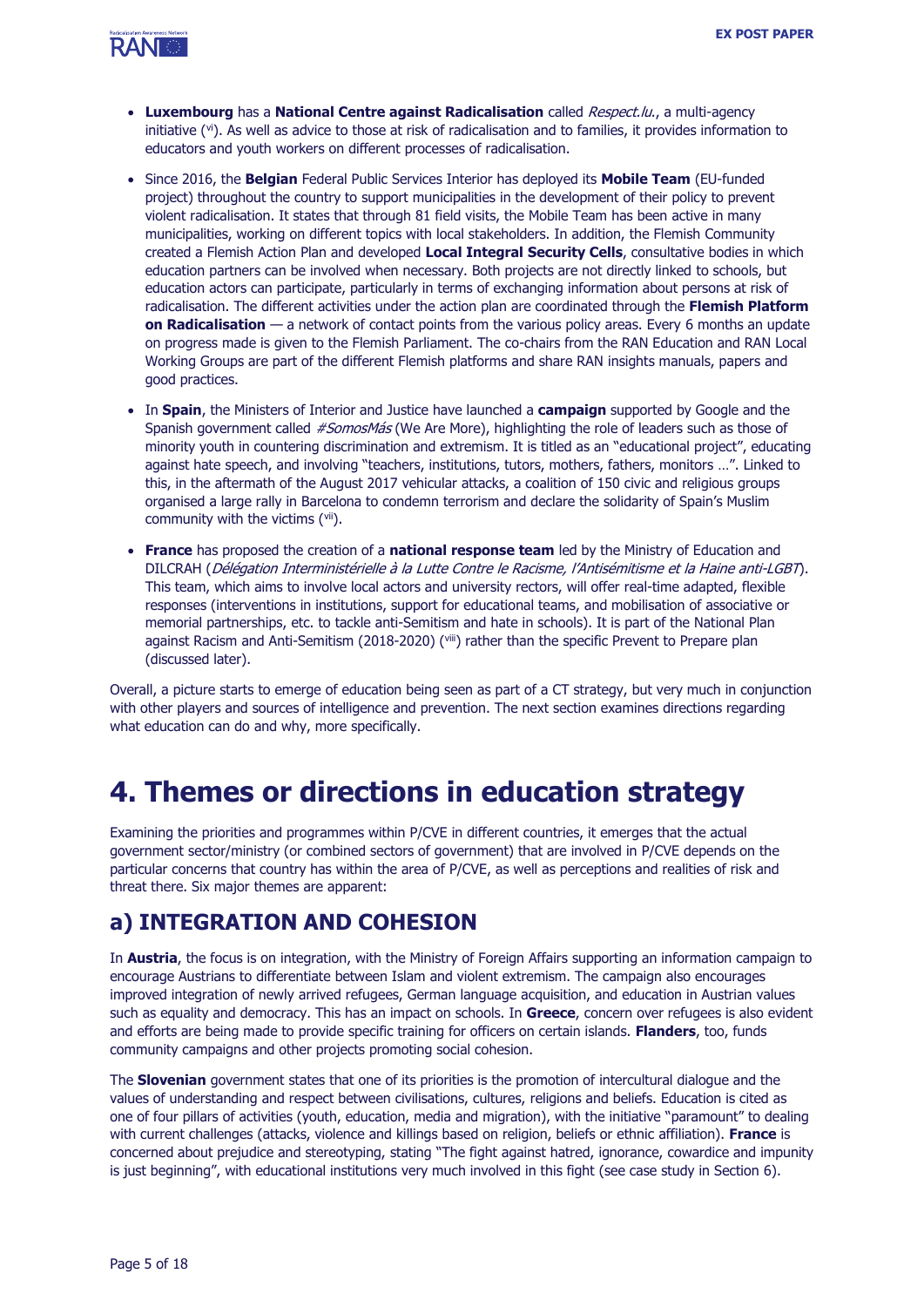

It is significant that **Latvia** more directly cites preventive measures for the control of immigrants "from terrorism countries", but also cites a threat from Russia. "When carrying out long-term societal integration policy, it must include a complex of measures for areas such as language, education, history, youth, etc that would allow for pre-emptively preventing threats to the national security of the Republic of Latvia caused by the national and information policy carried out by the Russian Federation" ( $\mathbb{K}$ ). Assimilation appears to be key, which has clear educational implications. The aim is to establish similar values, create a national consciousness and develop a "unified social memory" for all members of the new generation, irrespective of ethnic origin and language spoken in each family.

# **b) SAFEGUARDING AND EARLY DETECTION**

In the UK, as part of the government's Prevent strategy, the Department for Education (DfE) and the Home Office support a platform called Educate Against Hate (mentioned later in this text). Teachers can locate teaching resources and information on the platform's website in order to carry out their safeguarding duties. There is a counter extremism helpline for anyone concerned about extremism in school. Moreover, the site includes a section called 'Prevent Mythbuster' whose aim is to try to counter critiques and fears of the Prevent programme.

The **French** Protect to Prevent plan reinforces cooperation between institutions (education, justice, police, health and social care) in order to strengthen detection at the local level within the Family Prevention and Support Unit (CPRAF). Cooperation between prevention police and school heads is reinforced through combined training programmes.

In **Flanders**, the Action Plan mentioned earlier called for additional training of frontline practitioners, the creation of a network of Islamic experts to support practitioners and a telephone hotline for concerned individuals. All over Flanders, training sessions provide support to various schools with the goal being to promote a sustainable resilience policy. This uses the GO! (<sup>x</sup>) educational network to invest in key figures at each school trained in early detection and prevention of radicalisation.

In some countries, the reporting function is clearly prioritised. For instance, in **Denmark**, the parliament has continued to fund its CVE Action Plan, which calls for a multi-level approach that includes information sharing between schools, social services agencies, municipalities and the police. The coordination between these entities takes place in "info-houses" throughout the 12 police districts that act as storehouses of knowledge regarding radicalised behaviour among youth.

In **Slovakia** the main objective is to monitor educational practices and educational facilities "with regard to the possible occurrence of sources of extremist ideology with elements of terrorism, religious radicalisation and intolerance". The Ministry of Education, Science, Research and Sports provides a budget for action to facilitate early recognition of radicalisation. The information is used to carry out a terrorism threat assessment for the Slovak Republic, with specific information sent to the CPU (Civil Protection Unit) assessor of terrorist threats.

In **Sweden**, schools partner with the Social Services department by relaying concerns if they are at all worried about a child who they feel may, for instance, be exposed to violent extremism. However, schools do not carry out the role of investigating and/or actively looking for signs of radicalisation on an individual level. Schools are encouraged (but not obliged) to report suspicion of serious crimes to the local police.

# **c) SUPPORT AND ADVICE**

Linked to reporting, but with less direct mention of the terrorist threat, are services that outline actions teachers and other individuals can take if they have concerns about a child. Many countries, such as Denmark, France, Austria and the UK, make mention of hotlines, agencies and personnel who are involved in deradicalisation and counselling services. **Austria** has an extensive set of tools in its Beratungsstelle Extremismus Advice Centre. Provided in four languages, it encompasses a website and video tutorials for anyone (parents, teachers, friends) concerned that a child is at risk which indicates what to look out for. With regard to referrals to authorities, it states that "we only get in touch with the young person if all parties agree to it and it makes sense for the consultation process".

# **d) TRAINING**

Governments may fund teacher training programmes around P/CVE. **Cyprus** has provided all secondary school directors with training on identifying radicalised behaviour. The Ministry of Justice and Public Order also trained the staff of the Cyprus Youth Board, a public organisation responsible for youth issues and the progress and welfare of all youth in Cyprus. In **Sweden**, via the National Agency for Education, teachers receive training on how to deal with issues of extremism and racism in the classroom and among pupils at risk. The government has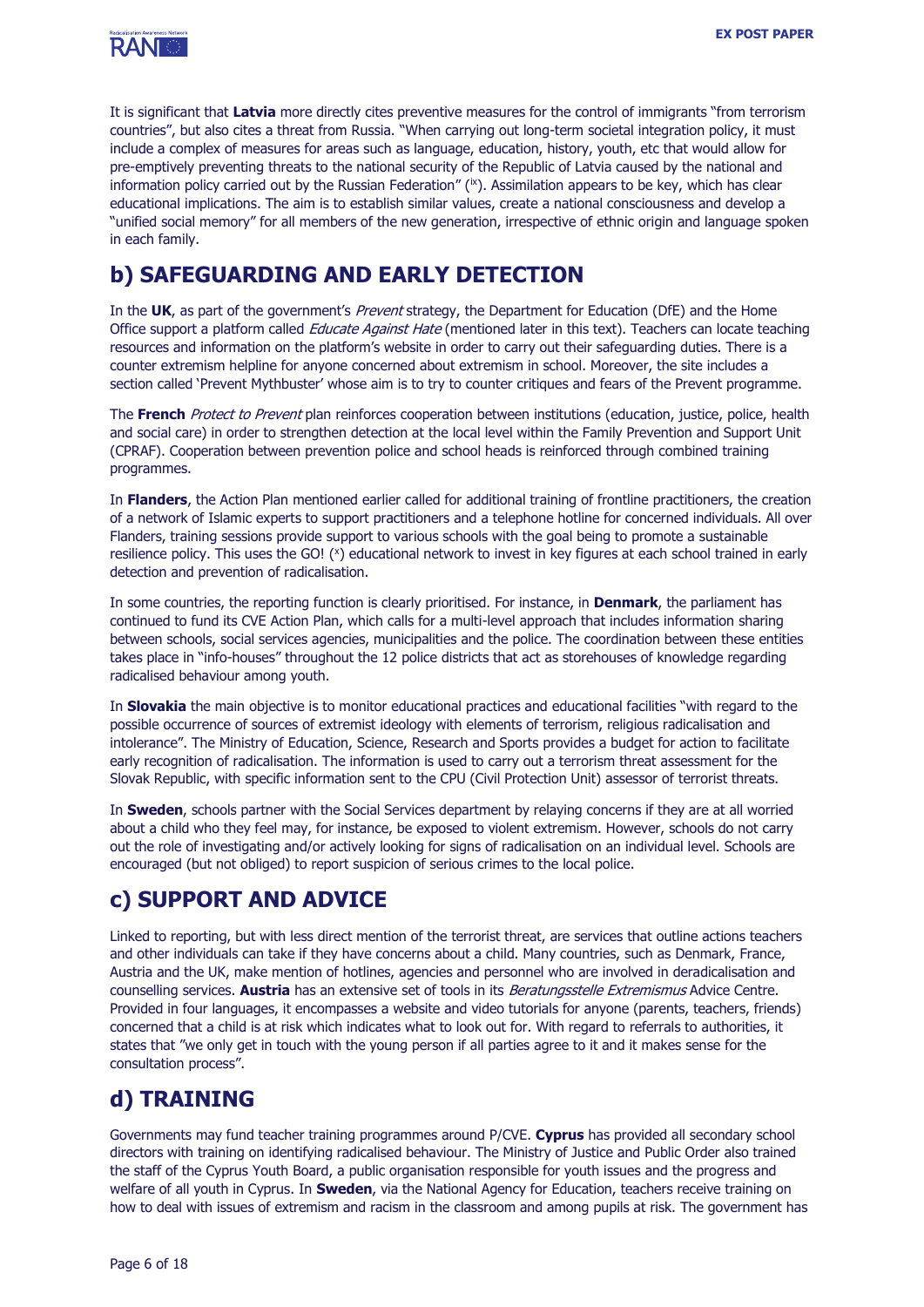

tasked the Defence Research Agency with gaining better insight into terrorist propaganda and the National Agency for Education with providing teachers with better tools to address P/CVE in the classroom.

In other countries, training may cover a wider field. In **Spain**, specialised training of trainers will be focused on ideological, cultural and religious issues — especially conflicts, in-depth knowledge of Spain's constitutional framework, and specific initiatives on integration, particularly prevention of exclusion, social segregation and violent radicalisation.

In **France**, the focus of training starts with racism, in line with the concerns mentioned in Section 4(a). France has committed to strengthen training of all staff in the prevention and management of racist and anti-Semitic remarks and assumptions made in institutions. To this end, a call has been issued to systematise training designed to equip teachers facing teaching challenges or addressing so-called controversial issues.

### **e) CRITICAL THINKING AND MEDIA**

Critical thinking in pedagogy appears in a number of policies, albeit for different reasons. In **Portugal**, the aim is to develop critical thinking in young people, "involving the sectors of education, training and animation and providing a pedagogical education in citizenship". **Finland** lends particular credence to the role of education in P/CVE, citing the role of schools in supporting young people to think critically, embrace positive citizenship, fact check, engage in dialogue, and "act in a pluralistic society that values diversity and respects human rights, equality and fairness in accordance with the values and principles of democracy". **Denmark** cites democracy and citizenship, critical thinking and controversial issues and, in 2018, concluded a major national campaign on democracy in schools and active engagement. **Sweden**, too, stresses the strengthening of "youth knowledge and skills for active citizenship, including resilience against propaganda of violent extremism", while the **Flemish** education system also emphasises active citizenship. For **Latvia**, it is about the education of society, that is "ways of differentiating between objective information, disinformation and propaganda, thus promoting critical thinking in society and the capacity to analyse, evaluate and recognise various informational influence measures that allow the targeted destruction of trust in the Republic of Latvia and its policies". This is clearly linked with the perceptions of threat mentioned above.

### **f) TACKLING UNDERLYING CAUSES OF RADICALISATION**

In **Hungary**, education is seen to play a part in addressing the root causes of radicalisation. It states that longlasting results can be achieved by more effectively tackling those social problems that create the basis of or support for extremism — the fight against poverty, support for good governance, and the promotion of human rights, rule of law and democratic core values. Anti-marginalisation is a recurring theme in **Danish** policy, with the need to strengthen collaboration with parents. **Slovenia**, too, says that they must also address the root causes of and conditions conducive to the spread of radicalisation, violent extremism and terrorism. **Luxembourg** pinpoints youth unemployment. The **Netherlands** stresses that their approach prioritises the use of preventive measures, including mentoring, counselling, and access to job-training programmes and other social services, to steer individuals away from becoming radicalised to violence. Its policy states that the government generally views repressive measures, including arrest and prosecution, as steps to take only when preventive measures fail.

As with all P/CVE initiatives, the success of education on its own in tackling underlying causes of radicalisation is impossible to measure, and direct cause-and-effect cannot be assumed.

Clearly, there cannot be a single focus, and many countries combine a number of different approaches. Nonetheless, the increasing burden placed on education to deal with issues of cohesion, individuals at risk and the roots of vulnerability begins to become apparent.

# **5. Working with civil society: Government support for NGO projects**

The other way to establish the nature of government support is to examine accounts of anti-extremism projects in different countries and see whether they cite government backing as being part of their sustainability. Many P/CVE projects are funded by diverse organisations and NGOs that themselves may not be sustainable, long-term or rely on volunteers. Examination of the websites of NGOs and of a multitude of their P/CVE projects over the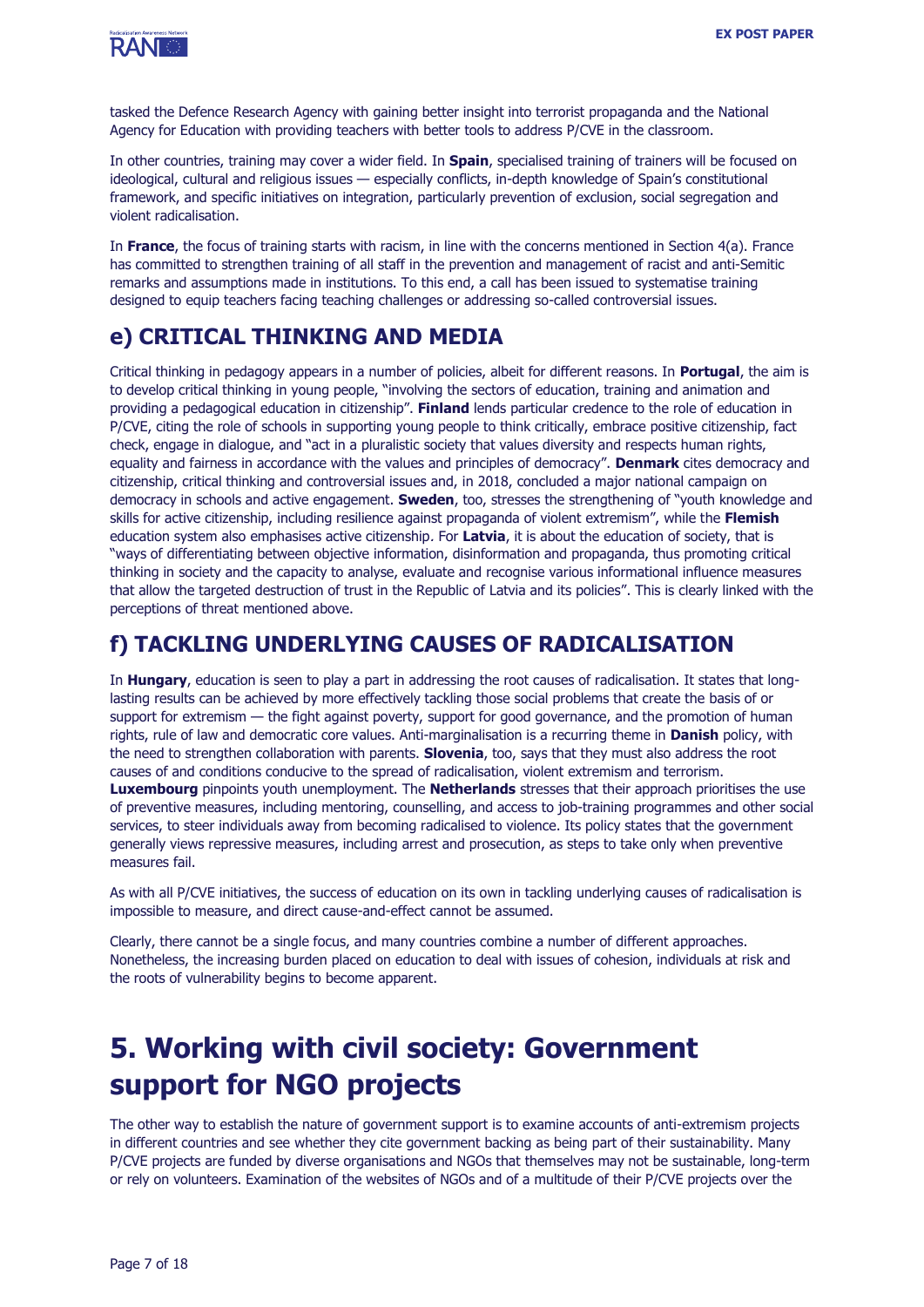

last few years reveals that a number no longer seem to be operating or have limited reach. Those that are longer lasting rely on a combination of funding sources, which often include governmental bodies. Examples include:

- For the **French** Promeneurs du Net programme (educators having a presence on the internet to intervene and build relationships of trust with young people and respond to their concerns), it was reported that one of the key drivers of success was the national funding and organisational support provided by national bodies (government, ministries, etc.) and local governance. It involved the mobilisation of various partners, including local institutional partners and associations. In 2017, the national family benefits fund (Caisse Nationale des Allocations Familiales) contributed EUR 1.5 million to support the deployment of Promeneurs du Net in 88 French departments. While not directly linked to schools, it provides an "educative presence" and fosters a "critical spirit" towards information that is helpful to pedagogic practice.
- **German**-based *Ufug.de* is a large NGO that receives financial support through various government, EU and private grants. Ufuq.de operates at the intersection of education, academia and public debate and works often with youngsters of Muslim and/or immigrant background, aiming to foster a sense of belonging and empowers them to confront the phenomena of Islamism and ethnic/nationalist ideologies. It has projects in schools such as *Bildmachen* — civic education for critical media literacy that uses political education to look at religious extremist content. Since February 2015, the Ministry for Family Affairs, Senior Citizens, Women and Youth has supported it as a part of the *[Demokratie leben!](https://www.demokratie-leben.de/)* programme (discussed later).
- The Getting on Together (GOT) project in Wales was piloted with **Welsh** government funding in 2009 and was the first of four structured interventions and programmes for schools. Home Office funding enabled the production of the DVD Understanding Islam, which is used in schools, colleges, communities and faith groups. In 2011, a DVD titled *Challenging Extremism* was produced. The project ran for at least 6 years, with the last website report dated 2015. An evaluation in 2013 found that the Welsh government's Community Cohesion Unit was central to meeting GOT objectives. Community Cohesion grant funding was provided to support additional cohesion and Prevent activities. The Community Cohesion Fund proved instrumental to the success of this objective. The funding offer served to secure the attention of all 22 local authorities in Wales and promote their engagement in the Community Cohesion agenda, despite some local authorities initially expressing scepticism about the relevance of the agenda to their area. It was reported by Cardiff City Council in July 2018 that the programme was set for roll-out in Wales, Germany and Slovakia.
- From **Norway** comes Dembra (Democratic preparedness against racism and anti-Semitism). With the support of the Norwegian Directorate of Education and Training, this programme trains teachers and management in secondary schools to prevent extremism, anti-Semitism, racism and undemocratic attitudes in schools. After an initial 4-year pilot period in Oslo, it is now being extended to other regions in Norway, offering schools all over the country the opportunity to participate in the programme and receive guidance online. Dembra offers support to schools that want to work on addressing perceptions of "the other" among teachers and pupils. Each individual school defines as starting points the challenges that each are experiencing and designs their own project with the support of mentors and experienced trainers. The programme offers seminars on conceptual, theoretical and historical frameworks relating to the challenge and these are combined with hands-on training exercises that inspire learning inside and outside the classroom. The website Dembra.no contains learning resources related to Dembra topics, such as critical thinking, prejudice, group hostility, national minorities, radicalisation and violent extremism.
- Other examples relate to local government or city-level support. In **Antwerp,** the mission of the Drop Out Prevention project, based in the Education Policy Division, was to tackle the matter of unqualified and early school leavers, students who were kept in the same grade for more than 1 year, truancy, radicalisation, expulsion, inequality (poverty or language), and the gap between education and labour market. This is tackled through a close-knit guidance network for detection and follow-up of youngsters at risk, with partners comprising local educational forums and projects, schools and Pupil Guidance Centres, local welfare facilities and health services, the Justice department and police, and Flemish employment services and job centres. It is reported that the Flemish government viewed this as good practice. On the other hand, more broadly, in Flanders, the Athena Syntax project became part of the education system's action plan. This project grew from a dialogue between teachers of science, religion and worldviews after they noticed that students were confused by discrepancies between lessons on evolution and origin narratives. The project is built upon common values of universal human rights and freedoms, and mutual respect; gender equality; secularism (the separation between church and state); and dogma-free scientific research themes. Identity is explored through art and creativity.
- **Croatia** offers a teacher training example. Here, professional teacher development in the area of intercultural education developed by an NGO, the Nansen Dialogue Centre, is government-sponsored, and it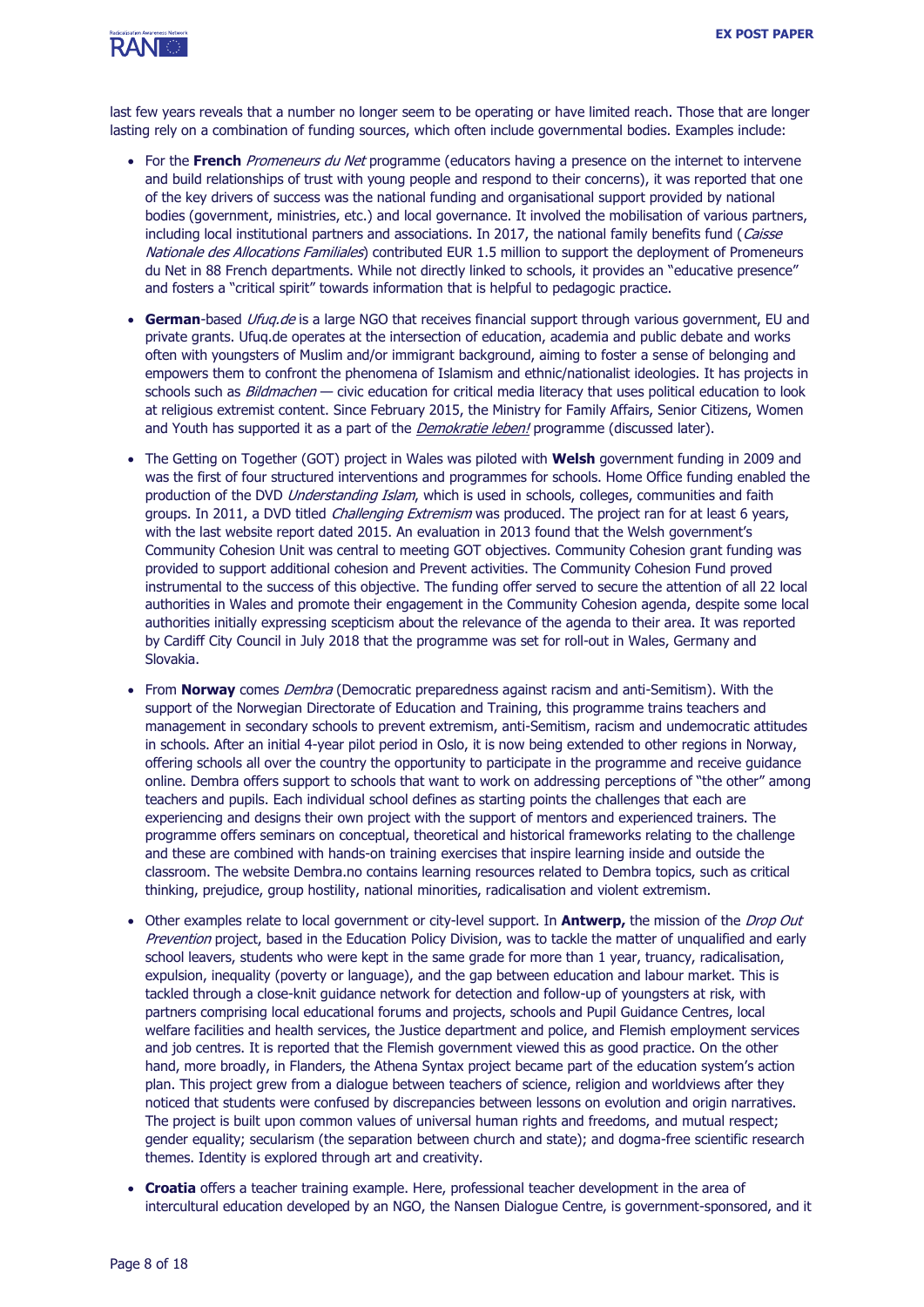

involves the subject Cultural and Spiritual Heritage of the Region (CSHR). CSHR teachers are paid by the Croatian Ministry of Science, Education and Sports, and the programme brings together children from different ethnic groups to foster tolerance and prevent violent and extremist behaviour.

- In the **Netherlands**, the Dialogue in Citizenship Education programme was launched in 2015. The programme aims to support teachers to tackle the discussion of sensitive issues in the classroom, using a peer education methodology. This employs young role models who use their own experiences and references to engage in open conversations with students, not shying away from (positive) confrontation. The Dutch Ministries of Social Affairs and Education finance the programme.
- A final example of successful wide-ranging and cohesive government support is the Violence Prevention Network (VPN), based in **Germany**. This is a group of experienced specialists who have been successfully engaged in anti-violence work and the prevention of extremism, as well as the deradicalisation of extremistmotivated criminals, for a number of years. Since 2001, the VPN team has been working successfully in reducing ideologically motivated and religiously motivated serious crime and extreme acts of violence committed by youth. It has received support from a range of government institutions, depending on VPN targets, and these include the Federal Ministry of Family, Senior Citizens, Women and Youth, the Federal Ministry of the Interior, the Federal Ministry of Justice, the Bavarian State Ministry of the Interior and the Bavarian Federal Police department as well as a number of other federal ministries. Amongst other queries, the VPN answers questions from teachers such as "In my class, 3 religions and 5 cultures meet. How am I supposed to manage that?" With up to 200 training courses per year, VPN reaches almost 3 000 educational professionals and multipliers nationwide. Each year, their prevention workshops at schools are attended by several thousand young people.

These examples show the importance of the intersection between government and civil society in terms of how NGOs can both influence government (in what is effective anti-extremism work) and be supported by them. Preventing violent extremism cannot be all top-down.

# **6. Country case studies of government support**

Countries where more extensive information is available, or that responded in full to our survey, provide salutary case studies of a government fully committed to education as part of its CT or P/CVE strategy, with vertical and horizontal coherence across different agencies. We provide six examples here, in alphabetical order. They clearly have many overlaps and commonalities, but each is given a title to indicate a standout feature. Each case study is presented under three headings: summary, principles of the approach and educational impact.

### **BELGIUM: SHARING RESPONSIBILITIES**

#### **Summary**

Under its national Action Plan Radicalisation (Plan R), Belgium adopts and promotes a holistic approach in combating terrorism and preventing violent extremism. Prevention, legal prosecution and rehabilitation comprise the major components. Such an approach presupposes close cooperation and coordination between various actors and policy areas. Responsibilities are shared between federal authorities and communities or regions.

#### **Principles of approach**

The Brussels Region, the Flemish Community and the French Community have drawn up their own action plans that are carried out in coordination with Plan R. The Flemish action plan for the prevention of violent radicalisation and polarisation (2017) describes the integrated approach along five policy lines: (1) coordination and cooperation in the implementation; (2) support for the local approach; (3) organisation of a person-centred approach; (4) reinforcement of knowledge and expertise; and (5) mobilisation of civil society. The key principle in this is an integrated preventive approach where every policy area — including education — assumes its responsibilities within its respective powers. The intention is not to create new structures, but rather to strengthen the existing regular provision and competencies of first-line workers.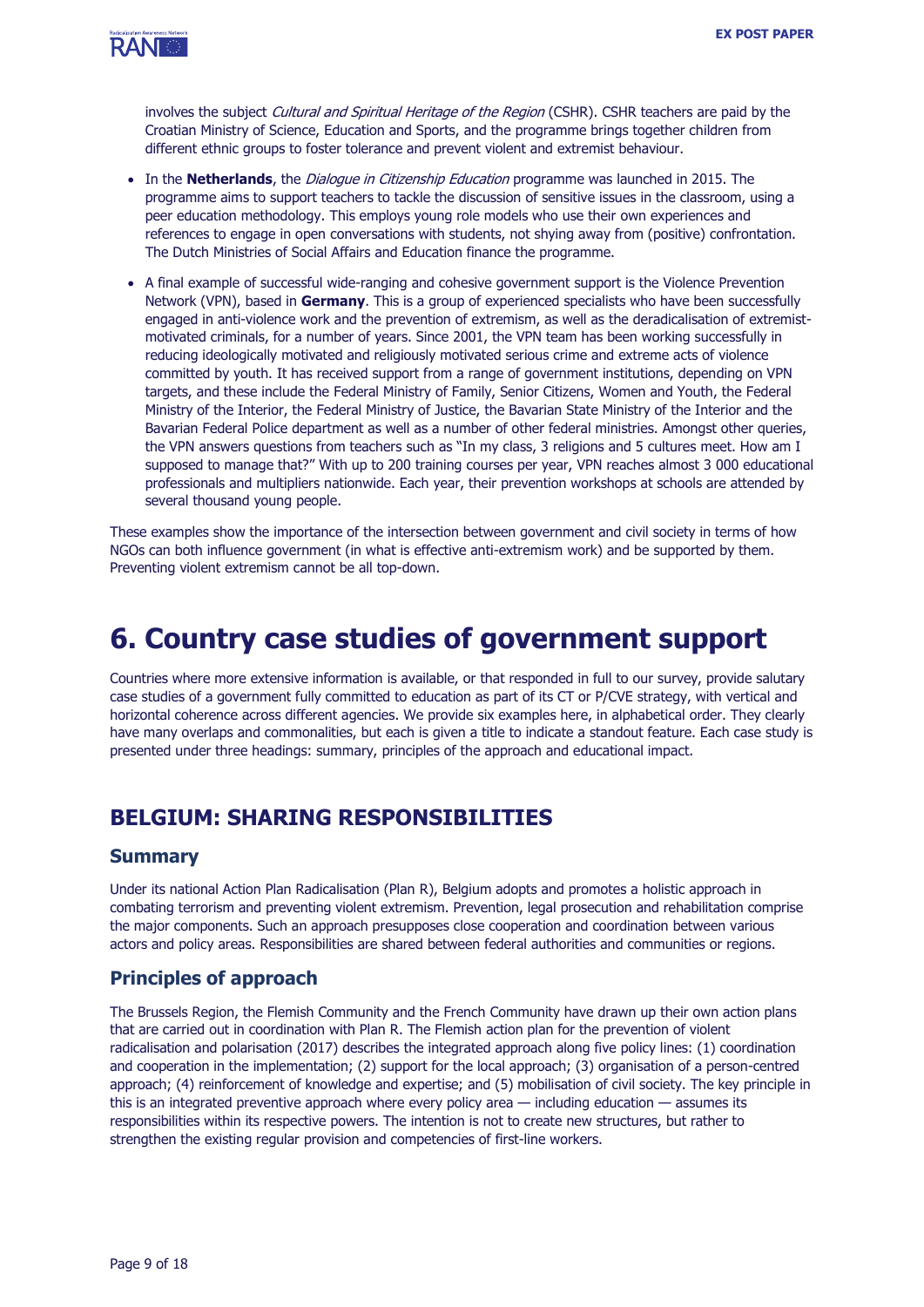

#### **Educational impact**

Preventive measures within the field of education are taken at the regional (community) or local level. In general, the focus lies in the reinforcement of educational first-line workers such as teachers and pupil guidance counsellors by increasing their knowledge of radicalisation (what it is, but also what it is not), handing them tools and reinforcing their competences. Secondly, the goal is to support schools in developing a school policy that fosters a warm school climate where students feel safe and valued, diversity is addressed in a positive and respectful way, and students and parents are involved in decision-making processes. Thirdly, the strengthening of resilience among pupils is supported through investment in media literacy and citizenship and the support of projects that focus on the inclusion of vulnerable student groups.

### **FINLAND: USING THE CURRICULUM**

#### **Summary**

Finland has a **National Action Plan for the Prevention of Violent Radicalisation** (<sup>xi</sup>). This aids the Ministry of the Interior in coordinating the prevention of radicalisation at a national level. The ministry has appointed a **national cooperation group** that has representatives from various authorities and organisations. The programme targets groups and individuals who are in danger of being radicalised. The aim is to strengthen the ability of children and adolescents to identify and guard against violence-inducing messages and propaganda.

#### **Principles of approach**

The Finnish approach to preventing violent radicalisation and extremism (as well as other destructive behaviour) involves realising the principles of the National Core Curricula for all ages. This school-wide, human rights-based approach provides tools for participation, active involvement and the building of a sustainable future including skills for resolving conflicts in a peaceful way. The principles require the following:

- student participation and agency is enhanced through all work;
- learning can also happen outside the classroom;
- transversal competencies include cultural competence, taking care of self and others, safety, multi-literacy, ICT competence, and competence in the world of work and entrepreneurship;
- inquiry-based learning:
- diversity in learning assessment to enhance participation and responsibility, and the feeling of being able to influence;
- democratic competence and conflict resolution.

#### **Educational impact**

There is a specific guidance brochure titled 'The Prevention of violent radicalisation in schools and educational institutions' ( xii) in three languages (Finnish, Swedish and English), distributed to every school, and the National Agency for Education has created a web page on P/CVE where more material is collected and modified to fit the Finnish school personnel material produced by the Council of Europe, Unesco and RAN.

The government's long-term objective is that by 2025 Finland will be a country where everyone feels at home. This means a country that is welcoming and international, populated with people representing different languages and cultures, who interact in a positive way, making the country a unique place to live. To this end, the Ministry of Education and Culture has launched an action plan named Meaningful in Finland to prevent hate speech and racism and foster social inclusion. It includes enhanced teacher training to prevent violent radicalisation, and promote human rights, diversity, etc., but going further than schools, establishing working groups across the Ministry of the Interior, Ministry of Justice, and Ministry of Education and Culture to coordinate actions against hate speech and online bullying and promote a respectful discussion culture across society.

The strength of the Finnish approach is held to be that the type of administrative structure in schools, locally and governmentally, means that P/CVE measures are not only project-based but taken into consideration in the whole-school culture and in all teaching. In addition, Finland provides financing for P/CVE activities (training and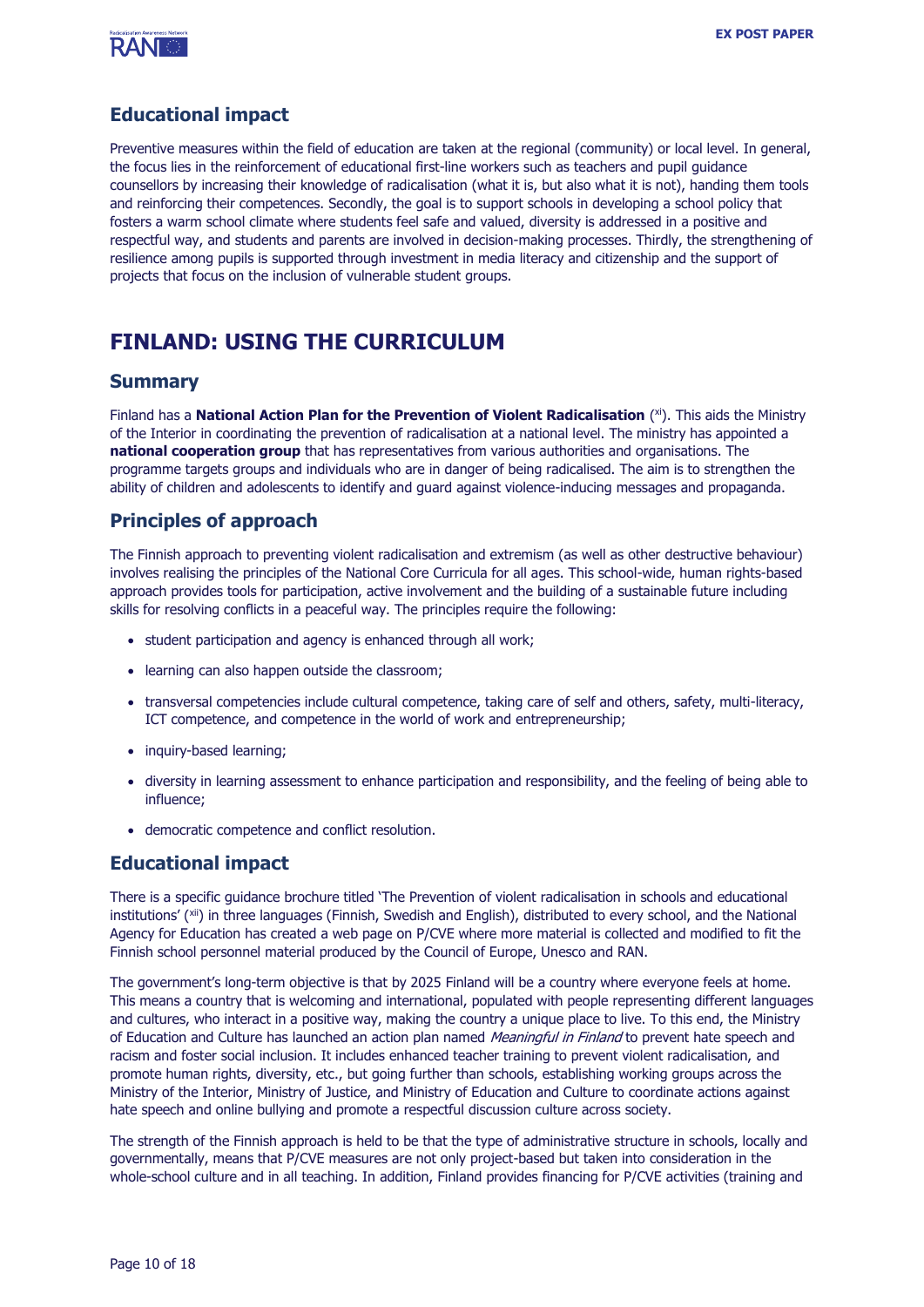

projects) for universities, and NGOs that work in education, the youth sector, etc. Finnish teacher training, that for all educators is at master's level, supports these aims.

### **FRANCE: BOLSTERING STUDENT DEFENCES**

#### **Summary**

France has developed a new strategy in the Prevent to Protect (Prevénir pour Protéger) Plan launched in February 2018 (<sup>xiii</sup>). Involving specialists and civil society at both local and national levels, the plan involves 60 measures and "aims to reorient the policy of prevention".

#### **Principles of approach**

The aims are centred around five goals:

- 1. shielding minds from radicalisation,
- 2. widening the detection/prevention network,
- 3. understanding and anticipating developments in radicalisation,
- 4. professionalising local stakeholders and assessing their practices,
- 5. tailoring the methods of disengagement.

#### **Educational impact**

The first axis involves the Education Ministry on a much higher level than previous plans.

- i) defending the values of the republican school system, by developing initiatives to support the principle of secularism at a national and regional level and implementing homework in school and half-day Wednesday programmes in disadvantaged areas to support pupils in their studies;
- ii) bolstering pupils' defences by systematising media and information literacy training (education aux médias et à l'information (EMI);
- iii) developing capacities for critical thinking and debate;
- iv) continuing pedagogical training of staff and developing specific tools and pedagogical resources online.

There is also a clear goal to make the detection of radicalisation in all schools more robust by better involving heads of schools (a guide (<sup>xiv</sup>) is provided), strengthening cooperation with trained prevention police officers, and working on a departmental level to better monitor education in private schools and home schooling.

# **GERMANY (** xv**): FOSTERING DEMOCRACY**

#### **Summary**

Since 2016, Germany has developed a formal and extensive Federal Government Strategy to Prevent Extremism and Promote Democracy. The strategy has a very strong intersectoral approach. It conceives prevention work as requiring collaboration between local authority level, regional level, federal level and international level, and explicitly builds on NGOs in the development and implementation of activities on the ground. As the title of the strategy suggests, for Germany, prevention of extremism and promotion of democracy go hand in hand.

#### **Principles of approach**

The first of the six action areas of the strategy relates to education: Political education, inter-cultural learning and democracy work (the others being civil society engagement; advice, monitoring and intervention; media and the internet; research; and international cooperation). This action area pursues three main aims: to further develop educational practices and innovative approaches; to promote an understanding of political issues and strengthen democratic awareness and participation; and to enable people to deal with diversity and to strengthen the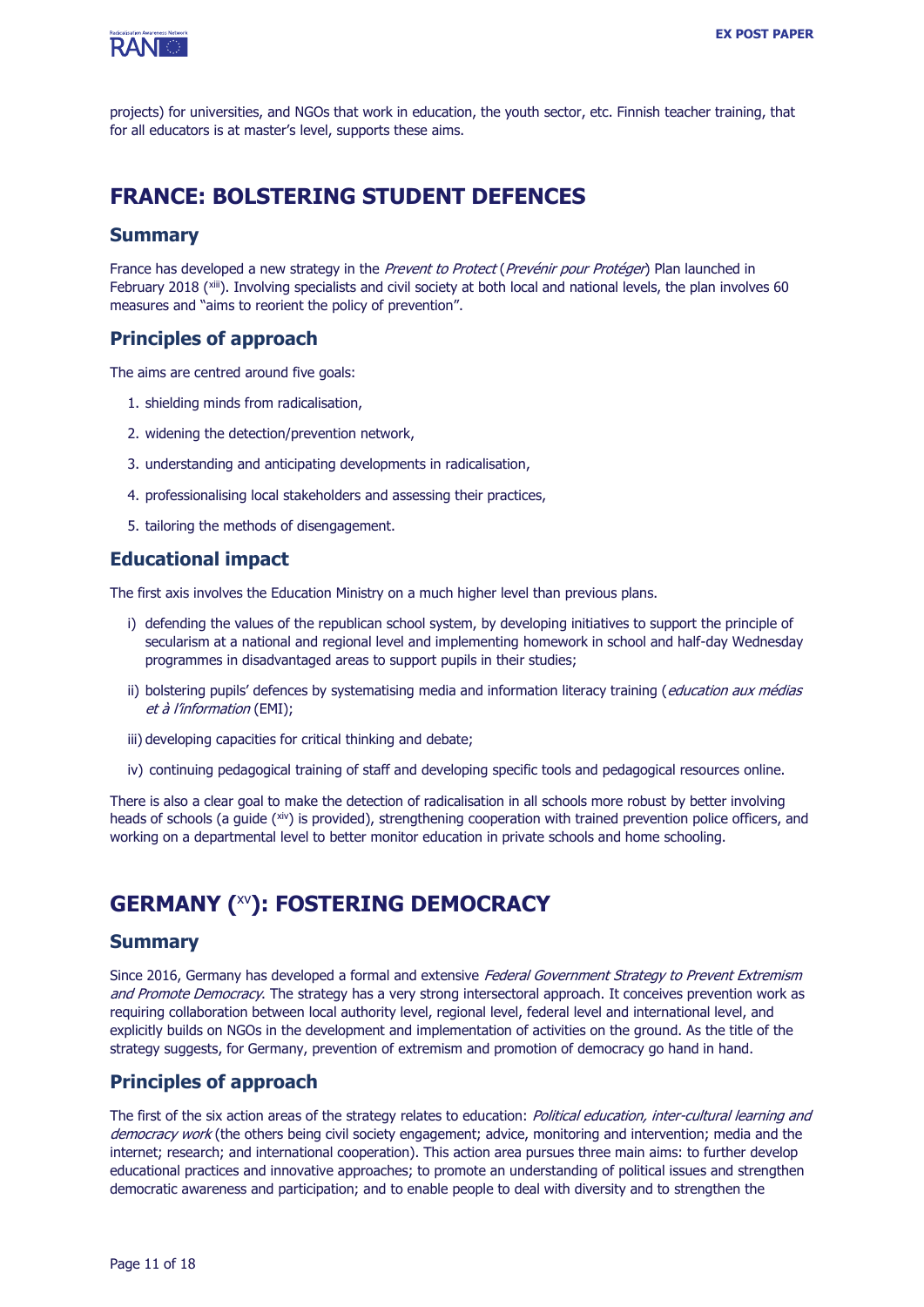

understanding and practice of democratic values and human rights, especially in cases of conflict. The strategy document includes a comprehensive overview of the main projects, including their budgets and target groups.

#### **Educational impact**

Preventive educational concepts are also being developed in the areas of racism, Islamophobia and hatred of Muslims, anti-gypsy/Roma attitudes, homophobia and transphobia, and in the areas of right-wing extremism, Islamist extremism and left-wing extremism. As well as areas of hate as noted above, preventive initiatives include "historical political education", with the aim of allowing a critical analysis of the time of National Socialism and the Socialist Unity Party dictatorship in the German Democratic Republic in order to prevent these epochs from being glorified and trivialised and to make young people aware of the dangers of anti-democratic ideologies based on contempt for their fellow human beings.

There is a close link with a core aspect of Germany's federal Preventing Violent Extremism – Education (PVE-E) policy which is to further develop existing prevention work within the *Demokratie leben* federal programme (translated as "(to) Live Democracy") (<sup>xvi</sup>). Sponsored communities are provided by the Federal Ministry for Family Affairs, Senior Citizens, Women and Youth with funding for an **action and initiative fund** that can be used to finance concrete individual measures. This could be, for example, a democracy festival, a poster campaign, or teaching and information materials. There is also a youth forum.

Other noteworthy aspects of the German context are, first, the understanding of extremism (and associated prevention efforts) in a broader sense rather than merely in relation to extremism that translates into violent behaviour. Prevention efforts in Germany include addressing any form of extremist thinking that is antidemocratic, regardless of whether it involves violence or not. This approach is illustrated by the recently launched project Respekt Coaches (implemented in schools by the Youth Migration Services (Jugendmigrationsdienste). Drama educators encourage respectful relationships, and the programme aims, amongst other things, at preventing and countering "religiously motivated bullying" through social work in schools. Second, the German case is noteworthy in PVE-E, being strongly related to the role of external actors. Many states collaborate with NGOs for projects and use their resources in the classroom or attend workshops and trainings (Ufuq.de and the VPN were mentioned earlier). The *Deutsches Jugendinstitut e.V.*, a research and practice organisation specialising in youth, hosts a **Research Unit** for the Prevention of Right-Wing Extremism and Radicalisation that manages research projects on extremism prevention (most recently also including left-wing and Islamist forms). The institute is also charged with the continuous evaluation of the aforementioned government-funded programme Live Democracy.

# **THE NETHERLANDS: SUPPORTING SAFE SCHOOLS AND COLLEGES**

#### **Summary**

The Netherlands action programme to *Combat jihadism* started in 2014 and had three objectives: to protect democracy and the rule of law, to combat and weaken the jihadist movement in the Netherlands, and to remove the breeding ground for radicalisation. In 2016, the National Counterterrorism Strategy 2016-2020 was set up, and in 2017 the action programme was evaluated by the Dutch Inspectorate of Justice and Security, who found that it had had an acceleratory effect on the integral approach to jihadism. It is stressed that to realise the best possible approach, governments should try to learn as much as possible from other countries, and to encourage this exchange of knowledge. The report is published in English (<sup>xvii</sup>).

#### **Principles of approach**

Specifically for "prevention", the Ministries of Education, of Health, Welfare and Sport, and of Justice and Security set up the programme Preventing radicalization for 2 years, 2018-2019, with the possibility of adding more. The Ministry of Education strongly supports educational institutions in their attempts to prevent radicalisation within the broader context of social safety and safeguarding children. The goals are to make schools aware of their responsibility towards their students with regard to radicalisation, to give schools awareness of their local areas, to strengthen cooperation between schools and local stakeholders, and provide training on these issues and how to deal with difficult situations in the classroom.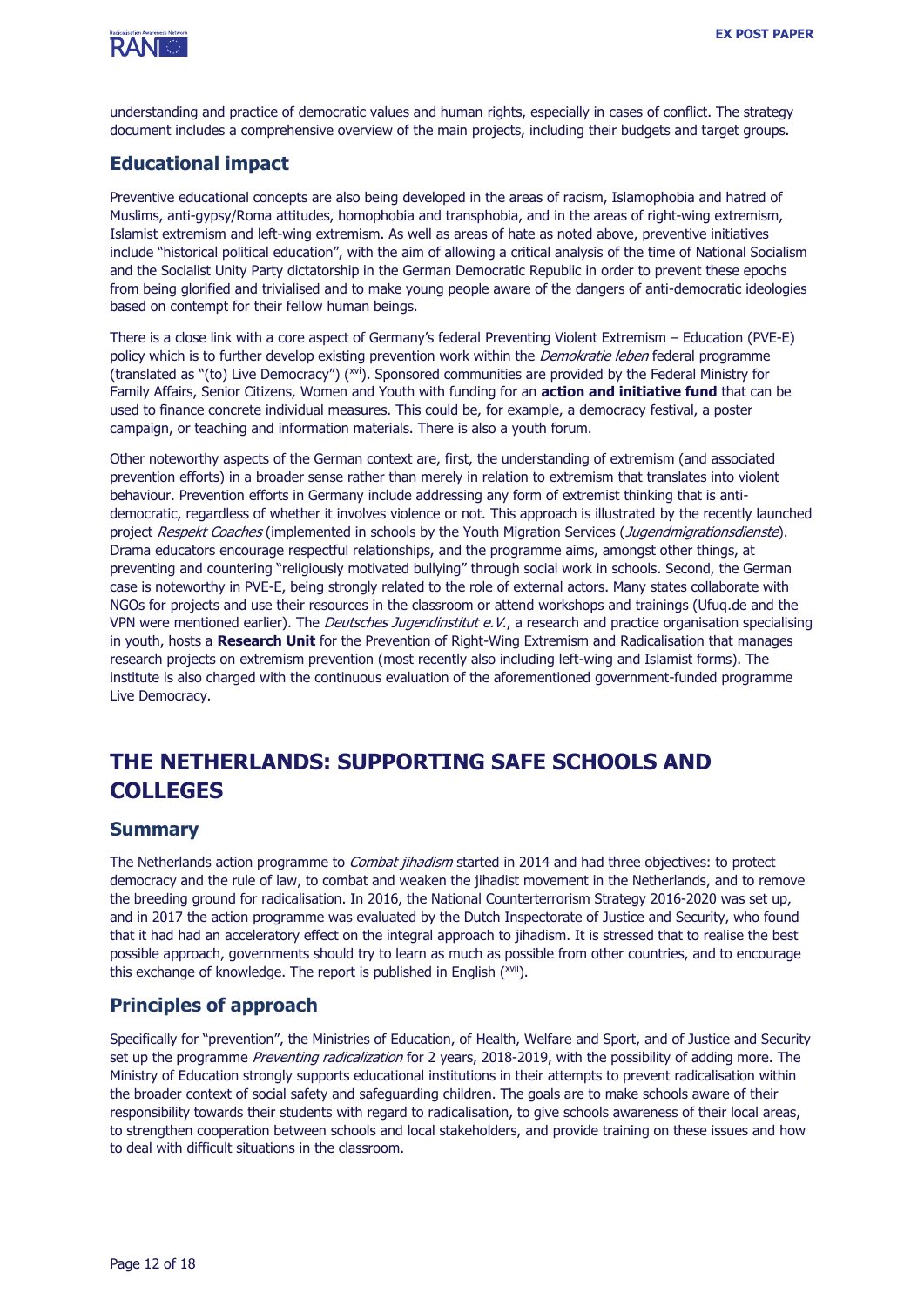

#### **Educational impact**

In 2015, the ministry had started doing so through six concrete actions, as follows:

- 1. Experts from the School & Safety Foundation (Stichting & Veiligheid) provide customised, direct support for schools, depending on the request for help from the schools.
- 2. The ministry provides free, accessible training for teachers in recognising and dealing with young people who are at risk of radicalisation.
- 3. The ministry is investing in the various portals that are available for all educational institutions.
	- a. The School & Safety Foundation has a hotline, where schools and teachers can ask their questions on safeguarding and fostering a positive school climate, as well as on extremism and identifying and countering radicalisation.
	- b. For higher education, there is the portal for the program Integral Safety Higher Education. This portal contains information about suspicious behaviour, radicalisation and jihadism.
- 4. The "confidential counsellors" at the Dutch Inspectorate of Education follow special training on radicalisation. Education inspectors also devote attention to this subject in their regular supervision of school performance.
- 5. Municipalities play an important role in tackling radicalisation and are the first point of contact for many schools when they face problems. Municipalities can ask the School & Safety Foundation to directly help the educational institutions that need assistance most.
- 6. Teacher training course materials have been developed with cooperation from the Ministry of Social Affairs and higher educational institutions. These new course materials are based on peer education methodologies (mentioned earlier), demonstrated to be an effective method to discuss sensitive topics such as the Holocaust, anti-Semitism, homophobia, Islamophobia and other related sensitive issues.

Currently, the renewed *Integral Educational Approach on polarisation and extremism* (2018-2019) (part of the Integral approach to terrorism and extremism started in 2017), emphasises awareness and cooperation at local level to help educational institutions in referrals. Workshops and conferences aim to increase the sense of urgency; there is training on "socially difficult" subjects, such as citizenship. The updated programmes focus on extremism in a wider scope, also including far-right extremism.

For higher education, the programme Integral Safe Higher Education has been awarded a subsidy for activities such as the promotion/roll-out of E-learning Worrying Behavior as an awareness tool and keeping a train-thetrainer available to advise on worrying behaviour and radicalisation. Consultations are held with the Dutch Data Protection Authority about a privacy protocol for the higher education sector.

The Netherlands finds partnership work crucial. This includes strengthening cooperation and trust between partners from security/police and the social domains of youth and education. Therefore, there are pilots focusing on fostering this cooperation on the local level and programmes building partnerships between youth work organisations and schools.

### **UK: PROCESSES TO FULFIL THE PREVENT DUTY**

#### **Summary**

The UK's Counter-terrorism strategy 2018 is called CONTEST. This includes a strategy for preventing people from being drawn into terrorism (PREVENT), a Hate Crime Strategy and a Counter-Extremism Strategy (which includes non-violent extremism), which aims to counter the ideology spread by extremists of all types and to promote shared values. In addition, it aims to improve understanding of the causes and impacts of extremism and do more to build a partnership with all those opposed to extremism, disrupt extremists and build more cohesive communities.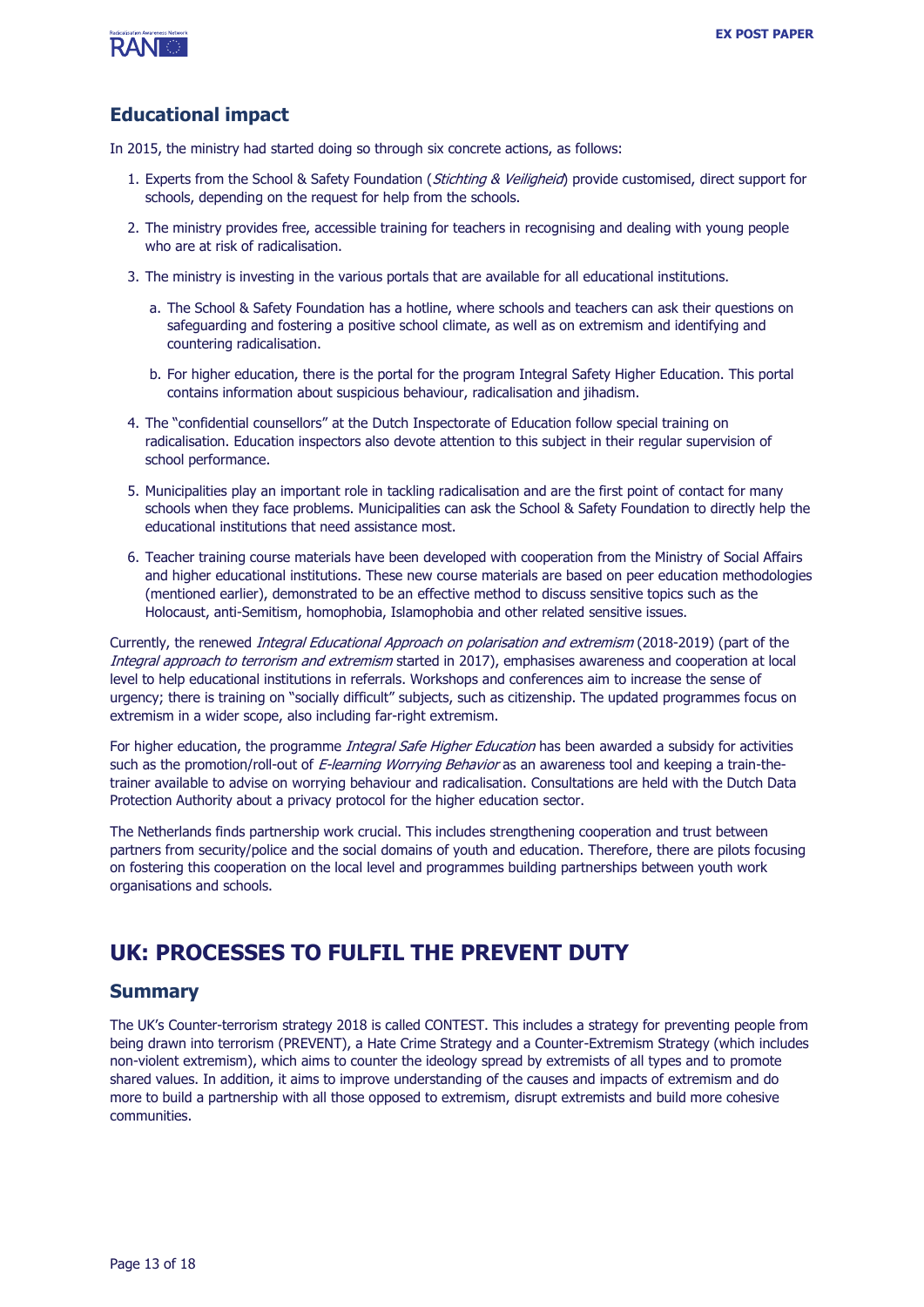

#### **Principles of approach**

All "regulated education settings" (schools, further education and higher education) are subject to the government **Prevent duty** ( xviii), which involves the institution having "due regard to the need to prevent people from being drawn into terrorism". These obligations involve institutions ensuring that:

- 1. their staff are trained to identify vulnerabilities to being drawn into terrorism and know-how to find support for the individual,
- 2. they have a risk assessment to determine what their approach to a Prevent concern would be,
- 3. they work with partners to ensure effective safeguarding procedures are followed,
- 4. they have arrangements to keep children safe from terrorist and extremist material when accessing the internet.

#### **Educational impact**

Nationally, the government provides online tools to assist in the application of Prevent duty. This includes elearning on Prevent, the Prevent referral process and a programme named Channel, a multi-agency early intervention approach that provides support at an early stage to people who are identified as being vulnerable to being drawn into terrorism-related activity, and aims to protect and divert them away from the risk.

The government also funds and manages the website Educate Against Hate  $(x^{\text{ix}})$  to provide practical advice, support and resources to protect children from extremism and radicalisation. The hub provides content for teachers, school leaders and parents, and has lesson plans, toolkits and work on conflict and democracy, and on the deliberative classroom, with a training catalogue and directions to initiatives such as Unicef's Rights Respecting Schools. The DfE also funds a website hosted by the Education and Training Foundation on complying with Prevent duty (xx).

Locally, the Home Office and DfE offer additional support for institutions to manage their requirements under the Duty. There is a network of Prevent Education Officers who are local authority employees and play a key role in supporting schools in priority areas and informing the development of policy and practice nationally. The UK also funds regional coordinators to support the higher and further education sector to embed Prevent, deliver training and link to partners such as police. The government also provides guidance to local authorities on children returning from Syria, which is not always directly relevant to schools, but is an important part of Prevent work. The DfE's Due Diligence and Counter Extremism Division operates a Counter Extremism helpline as part of the national support provided to schools and colleges.

# **7. Gaps and issues**

From the survey, a number of countries report that there are concerns in strategy still to be addressed or that present continuing needs. These can be grouped into six areas:

- **Increasing divisions and polarisation.** In **Belgium**, increasing polarisation is noticeable in all levels of society and also visible in school. This does not only exist between pupils but often also in the attitudes and views of teachers. This can intensify conflicts at school, obstruct the search for solutions and leave students even more vulnerable to extremist influences. This is a difficult issue to tackle as it no longer allows the problem to be addressed as something that concerns "the others" (i.e. minorities), but also demands selfreflection. In **the Netherlands**, citizenship training is something that teachers "do understand" and they do see young people in their schools disenfranchised from the society in which they live. Racism, failure to receive invitations to internship interviews, youth unemployment and missing out on opportunities their Dutch "white" friends enjoy are viewed as creating tension.
- **Lack of urgency.** In **the Netherlands** it was however perceived that a lack of urgency with regard to violent extremism could be a barrier. With very few terrorist attacks there, schools feel very distant from the safety and security field of work, and because the physical base of Daesh (the focus of Dutch security concerns) has fallen apart, schools think that the threats are over. Most who went to join terrorist groups were not in school at the time of departure. Also, the Dutch intelligence service concedes that most of the violent extremism has gone underground. "This nurtures a sense that if you don't see a problem or encounter a problem, then there is no problem - most schools don't see 'countering violent extremism' as their core business." Similarly, in **Belgium**, schools are already considered to be fulfilling important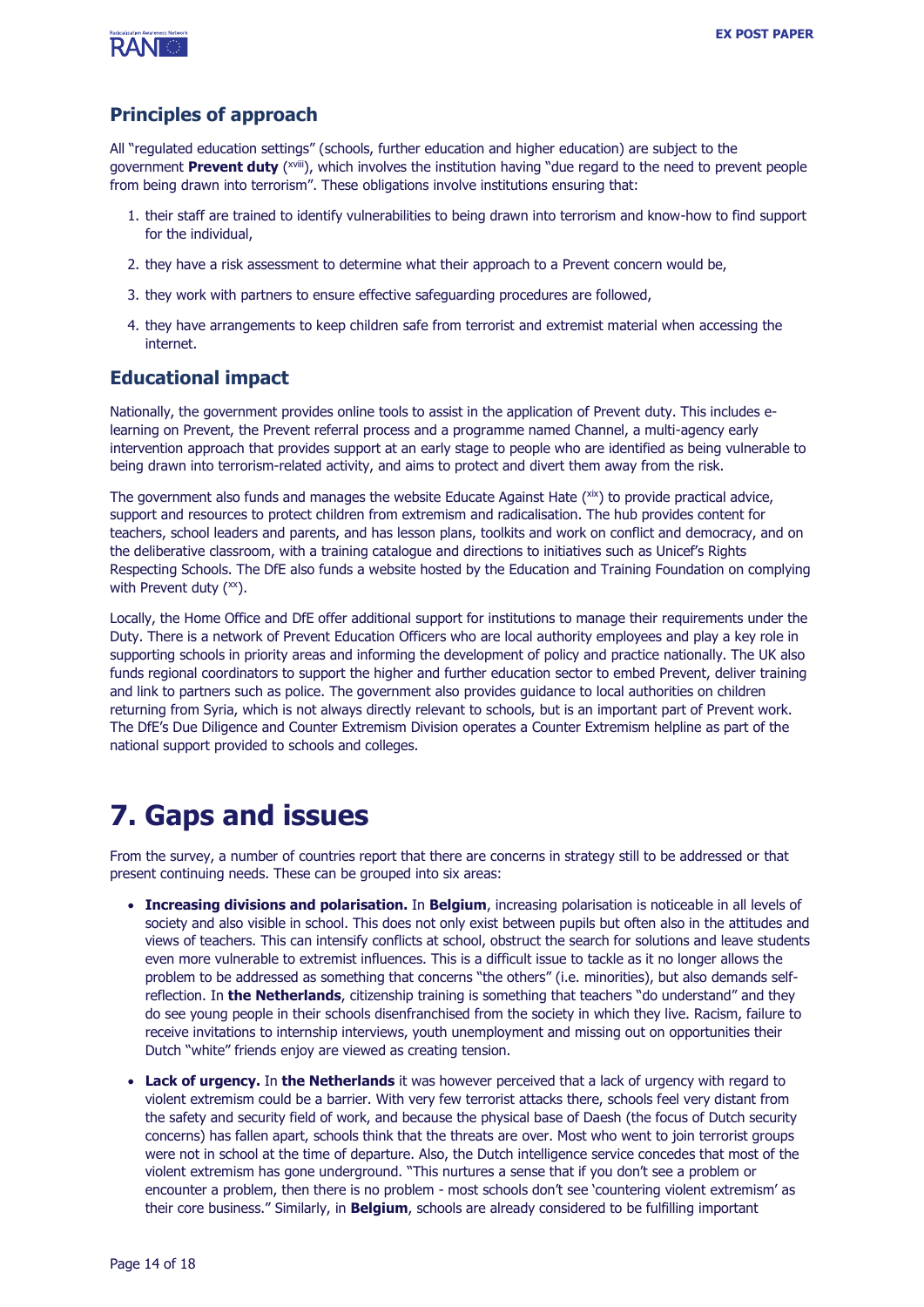

preventive measures in their day-to-day tasks. Yet, when confronted with concerns about radicalisation, but also more broadly with problems or conflicts perceived as stemming from (religious) diversity, frontline workers often "'block" or "forget" their own professional competencies. It is viewed as important to keep informing frontline staff about radicalisation, raise awareness of their role, and strengthen their confidence and competencies in tackling these problems. The tackling of new challenges is viewed as crucial: policy is seen as largely lacking specific measures to address the extreme right.

- **A raft of other concerns.** Linked to this is the pressure on teachers to solve multiple challenges. **Sweden** talks of the pressures facing schools from a whole variety of problems, such as drugs, crime and health, as well as the need to apply necessary knowledge and skills. It identifies a barrier in P/CVE as inadequate understanding of education for democratic citizenship. School staff, especially teachers, could benefit from a more mutual interpretation of the role of education in their democracy, and the school's democratic assignment.
- **Lack of confidence.** In the UK, particularly in further education, many teachers were reported to lack confidence in approaching Prevent issues with learners and found it challenging to have difficult conversations with learners on sensitive issues. In **the Netherlands**, how to raise concerns with social services (P/CVE and honour-related issues) is one identified need, while safe classrooms and support in teaching and managing controversial issues are also important topics. Some teachers find it extremely challenging to discuss difficult topics. Others feel that they are ill-equipped to detect signs of radicalisation. There is a concern about teachers intervening in radicalisation processes at an early stage when sensitivities are high and skill sets may be low in terms of recognition and appropriate referral.
- **Variation in need and in support. Sweden** stresses that challenges differ from school to school, and there are no "quick fixes". In the **UK**, local implementation of the Prevent strategy varies widely, depending on the resources available, and the priority given to extremism and Prevent in the local authority. Information sharing amongst agencies is seen as very important, to enable education settings to understand and comprehend the risk that is being posed to them. **The Netherlands** also reports that increasing efforts depends on the extent to which educational institutions are equipped to deal with radicalisation, which may vary widely from school to school.
- **Balancing free speech against duties to report behaviour.** In the UK, particularly in the higher or further education field, balancing free speech and the demands of the Prevent strategy can be challenging. Educational institutions possess legal duties to report risk and apparent vulnerability and this has raised concerns over how Prevent impacts on freedom of speech and led to controversy surrounding the Prevent strategy, including negative media reports. Institutions need to make judgements about the risk posed by a particular external speaker; it can mean controversy and protest from students, academics and the media for either allowing or not allowing certain speakers. Meanwhile, it can be difficult to find someone equipped to challenge a charismatic extremist. The government believes that universities, in general, balance these duties well but there may be more work that can be done to support them.

Overall, a continuing concern is school safety and safeguarding of students across a range of possible threats to their personal security — as well as the security of the school. The question is where to place P/CVE in the list of priorities.

# **8. Conclusions**

By reviewing the policies, practices and frameworks of diverse states in relation to P/CVE, we may draw a range of conclusions that might contribute to continuing learning around challenges and good practices. The needs of education were identified in Section 2 as finance, training, knowledge and moral support. It has been found to be difficult to make generalisations and recommendations about what constitutes "government" support to meet these needs, given the huge range of different partnerships that are specific to each country. Our study has revealed a complex mix of collaboration across different ministries as well as across central and local governments, local authorities and municipalities. In this field, one cannot often transplant "inspiring" practices across countries, but one can, more fundamentally, point to some prerequisites that underpin rigorous and effective strategies.

• **The need for national action plans:** Initiatives appear effective and coherent in conjunction with national action plans that then require annual reporting, lines of communication, dedicated budget allocations, clear lines of responsibility and mainstreaming into local contexts. Countries with federal and decentralised structures may be able to decide strategy locally, but the national plan, if robust and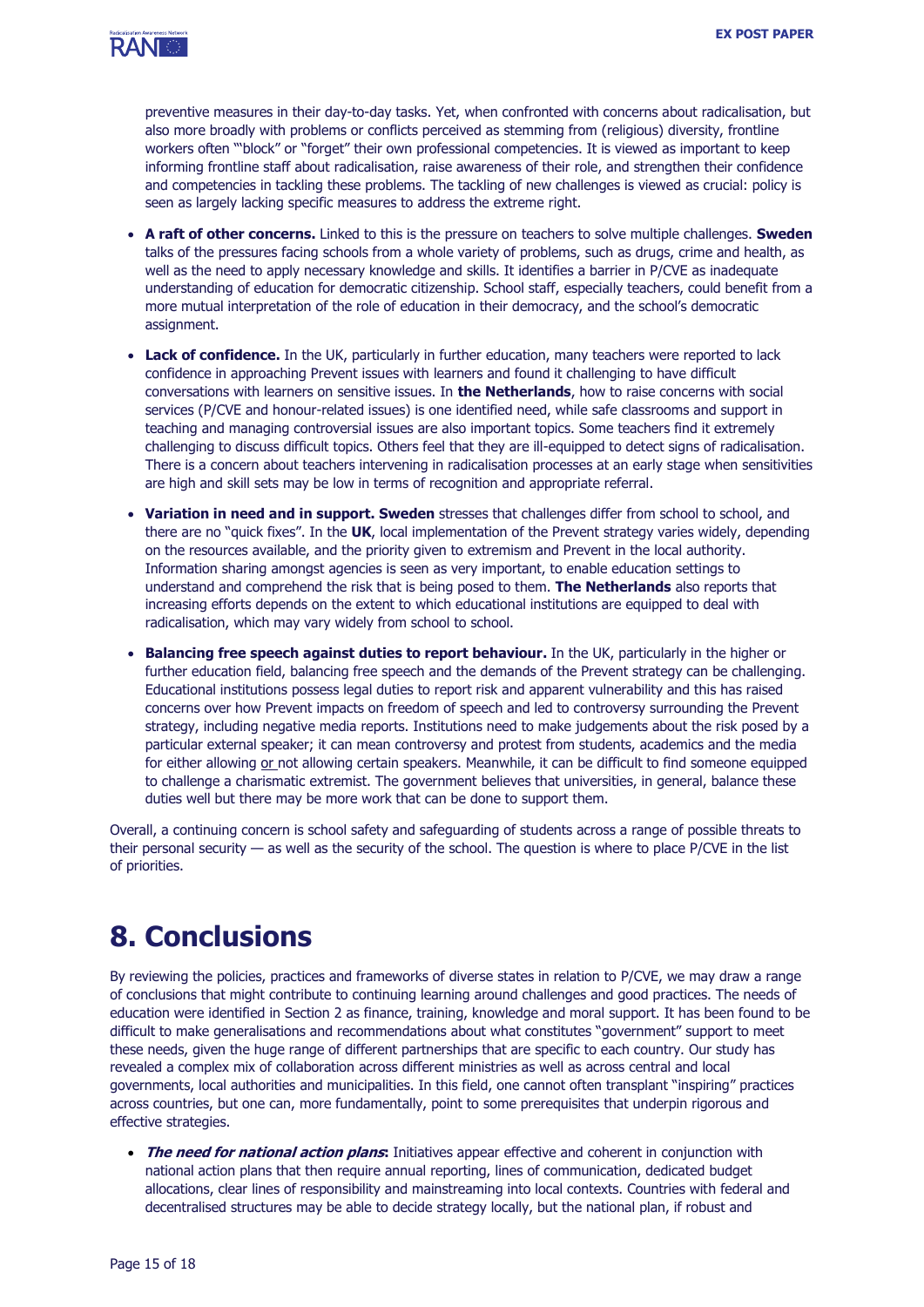

persuasive, provides a framework for such strategy and budget support. There should be links with other national policies, for example on refugees or child protection, or social media and internet use, in terms of support for schools.

- **The continuous analysis and understanding of the threat itself:** The framing of violent extremism differs considerably from EU Member State to Member State, with many focusing on the threat from extreme Islamist-related violence. Threats from violence on the part of "home-grown" extremists or groups linked to the far right appear lacking sometimes in recognition and subsequent action. There is a need for constant appraisal of the nature of violent extremism in a country and, therefore, of the strategies to be deployed in and through education. A national action plan needs ongoing revision, and mutual information shared between the local and the national levels about the nature of extremism is critical. Information from the local level is crucial, too, in how a national policy is being received, for example, in whether it is seen as stigmatising certain groups or seems to securitise schools.
- **The role of education and the need for whole-school approaches:** Violent extremism may be viewed in some Member States as an issue for security services, and not one to be addressed more extensively, including in the field of education. Where educational initiatives are identified, they may not be viewed as P/CVE but as initiatives to improve citizenship, assimilate minorities or promote anti-racism. This may be more comfortable for teachers, but may ignore the need for specific awareness about extremism and how to address it in schools. Nonetheless, it is clear that government should support whole-school approaches where issues related to resilience, respect and inclusion would be mainstreamed across the curriculum. The role of education in the promotion of democracy is particularly important, and more than one country makes the link explicit in their programming around P/CVE.
- **Partnerships:** The import of partnerships is, however, clear. For the struggle against violent extremism there has to be coherence across departmental agencies, using expertise in different places (for example, justice with regard to prisons, social services for community welfare, youth services for clubs, health for issues of mental health, and so on). Collaboration with police is vital. A ministry or department of education can lead, but P/CVE cannot be the sole remit of such a ministry.
- **Consultation and teamwork at local levels:** To ensure buy-in at all levels, consultation locally and with frontline workers in schools, police, and social and health services is paramount in order to increase positive impact and local ownership. This may require persuasion, or help with prioritisation where the threat from violent extremism is viewed as minimal or irrelevant. Government can provide resources and support, but solutions have to be localised. We have seen how the creation of P/CVE teams, hubs and integrated cells at local level enable more tailor-made support for a school.
- **Continuity of funding:** Clearly, there needs to be sustainability of financing, particularly when the government is drawing on NGOs that may not have assured funding. Clear funding streams are needed to maintain and update websites, e-learning, and guidance documents for schools and communities, as well as helplines for students, teachers and parents. There is also a need for sustained budgets in terms of training of teachers. Training and workshops cannot be done just once, and a continuous programme, with dedicated materials, to target incoming teachers is paramount. New methodologies for training teachers to tackle controversial issues are emerging and they need piloting and review.
- **Safeguarding and early warning:** Linked to the above, well-understood safeguarding policies need to be established in schools that are linked to training and subject to supervision by a school inspectorate or supervisory body. Schools need to have established clear protocols for dealing with concerns about students at risk, with chains of discussion before referrals to outside agencies are made.
- **Evaluation:** In relation to independent evaluation and to increased learning and dissemination within countries and between countries, there remain a number of barriers:
	- $\circ$  Once a policy or project is proposed, we know little about how particular projects or NGOs are selected (or rejected) for government support, or whether the impetus came from government and organisations were invited to apply.
	- $\circ$  The measurement of success of initiatives across time and space is then difficult to assess because of the fragmentation and range of projects, with different objectives and baselines.
	- o The translatability of projects to different contexts is not easily identifiable.
	- o Research units to track and publicise initiatives need to be part of government programming.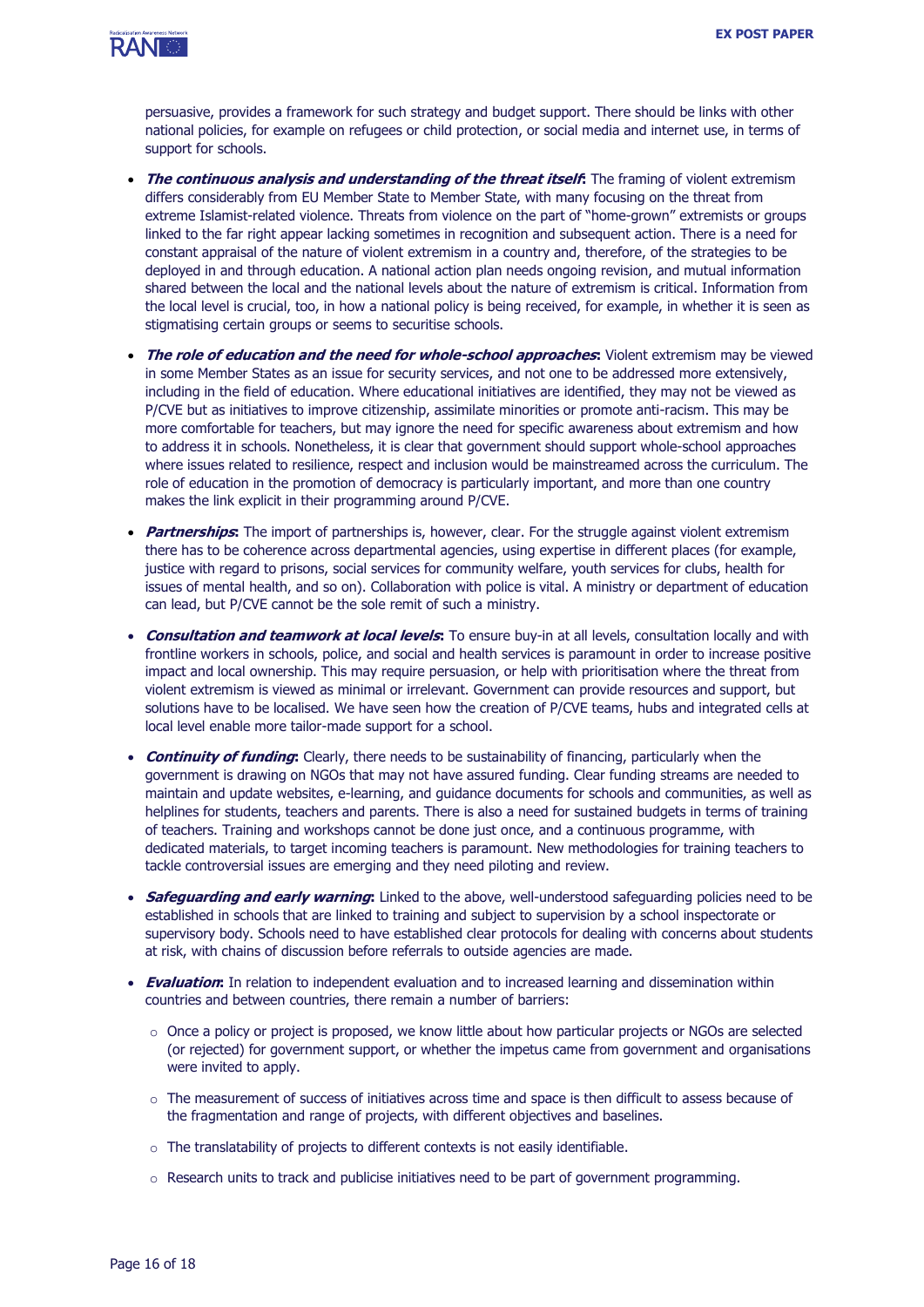

A higher level of regular exchange regarding specifically P/CVE-related initiatives in the field of education across the EU, with access to local contextual knowledge and methodologically transparent evaluation and impact measurements, would allow for a longer-term assessment and exchange of best practice — as well as exchange of failures and continuing concerns. This study has identified an extensive range of impressive government practices that can be utilised for such research and exchange.

# **Endnotes**

 $\overline{a}$ 

(<sup>i</sup>) Davies, L. (2018). *[Review of educational initiatives in counter-extremism internationally:](https://segerstedtinstitutet.gu.se/digitalAssets/1673/1673173_review-of-educational-initiatives-180110.pdf) What works?* Gothenburg, Sweden: University of Gothenburg, The Segerstedt Institute.

(ii) Sarma, K. M., *[Multi-agency working and preventing violent extremism](https://ec.europa.eu/home-affairs/sites/homeaffairs/files/what-we-do/networks/radicalisation_awareness_network/ran-papers/docs/multi-agency-working-preventing-violent-extremism-042018_en.pdf) I*, RAN Issue Paper. Radicalisation Awareness Network, 2018.

( iii) There has been EU anti-terror legislation since the 2005 Treaty No 196 Council of Europe Convention on the Prevention of Terrrorism, Warsaw. See also DIRECTIVE (EU) 2017/541 OF THE EUROPEAN PARLIAMENT AND OF THE COUNCIL of 15 March 2017 on combating terrorism and replacing Council Framework Decision 2002/475/JHA and amending Council Decision 2005/671/JHA.

( iv) From survey, national documents and overviews such as:

European Commission, Migration and Home Affairs: [Prevent Strategies of Member States](file:///C:/Users/User/Documents/00-SMC%20Professional/01-Client%20Base/Prevent%20Strategies%20of%20Member%20States).

Thorp, T. (2016). *[Educate to prevent or promote?](https://institute.global/insight/co-existence/education-prevent-or-promote)* London, UK: Tony Blair Institute for Global Peace.

Ghosh, R., Manuel, A., Chan, W. Y. A., Dilimulati, M., & Babaei, M. (2016). *Education and security: A global* [literature review on the role of education in countering violent religious extremism](https://institute.global/sites/default/files/inline-files/IGC_Education%20and%20Security.pdf). London, UK: Tony Blair Institute for Global Peace.

Neumann, P. R. (2017). Countering violent extremism and radicalisation that lead to terrorism: Ideas, [recommendations, and good practices from the OSCE region](https://icsr.info/wp-content/uploads/2017/12/ICSR-Report-Countering-Violent-Extremism-and-Radicalisation-that-Lead-to-Terrorism-Ideas-Recommendations-and-Good-Practices-from-the-OSCE-Region.pdf). Vienna, Austria: Organization for Security and Cooperation in Europe (OSCE).

RAN, RAN Collection – [Preventing radicalisation to terrorism and violent extremism.](https://www.ifv.nl/kennisplein/Documents/2016-RAN-Preventing-Radicalisation-to-Terrorism-and-Violent-Extremism.pdf) Radicalisation Awareness Network, 2016.

TerRa: *[Inventory of the best practices on de-radicalisation from the different Member States of the EU](http://www.terra-net.eu/files/nice_to_know/20140722134422CVERLTdef.pdf)*.

TerRa Toolkit: *[Community approach](https://terratoolkit.eu/) to radicalisation*.

TerRa Toolkit: Manual - [Teachers & youth workers](https://terratoolkit.eu/wp-content/uploads/2014/09/TERRATOOLKIT_MANUAL_TEACHERS_web_26.pdf).

U.S. Department of State: [Country reports on terrorism.](https://www.state.gov/reports/country-reports-on-terrorism-2017/)

(°) The Federal Government. (2017). *<u>[Federal government strategy to prevent extremism and promote democracy](https://www.bmfsfj.de/blob/115448/cc142d640b37b7dd76e48b8fd9178cc5/strategie-%20der-bundesregierung-zur-extremismuspraevention-%20und-demokratiefoerderung-englisch-data.pdf)</u>.* Berlin, Germany: Federal Ministry of Family Affairs, Senior Citizens, Women and Youth. (action plan, p. 9).

(vi) See: <https://www.respect.lu/information/index-en.php> online.

(<sup>vii</sup>) UNHCR: *[Country Reports on Terrorism 2017](https://www.refworld.org/docid/5bcf1f804.html) – Spain*.

(<sup>viii</sup>) DILCRAH: <u>*[National Plan Against Racism and Anti-Semitism \(2018-2020\)](https://www.gouvernement.fr/sites/default/files/contenu/piece-jointe/2018/06/national_plan_against_racism_and_anti-semitism_2018-2020.pdf).*</u>

(<sup>ix</sup>) Ministry of Defence, Latvia. *[Latvian National Security Concept](https://www.mod.gov.lv/sites/mod/files/document/2008_nd_en.pdf)*.

( x ) GO! is one of the three main educational networks in Flanders. GO! embodies the practical outcome of every parent's constitutional right to choose a school within reasonable proximity to their homes. See: <http://www.learn2teach.eu/project-partners/go-belgium/> online.

<sup>(xi</sup>) Ministry of the Interior, Finland: *[Preventive work to combat violent radicalisation and extremism](https://intermin.fi/en/police/violent-radicalisation)*.

(<sup>xii</sup>) Finnish National Agency for Education: *Prevention of violent radicalisation in schools and educational* [institutions](https://www.oph.fi/download/189578_OPH_Ekstremismi_esite_210x210_englanti_VERKKO.pdf).